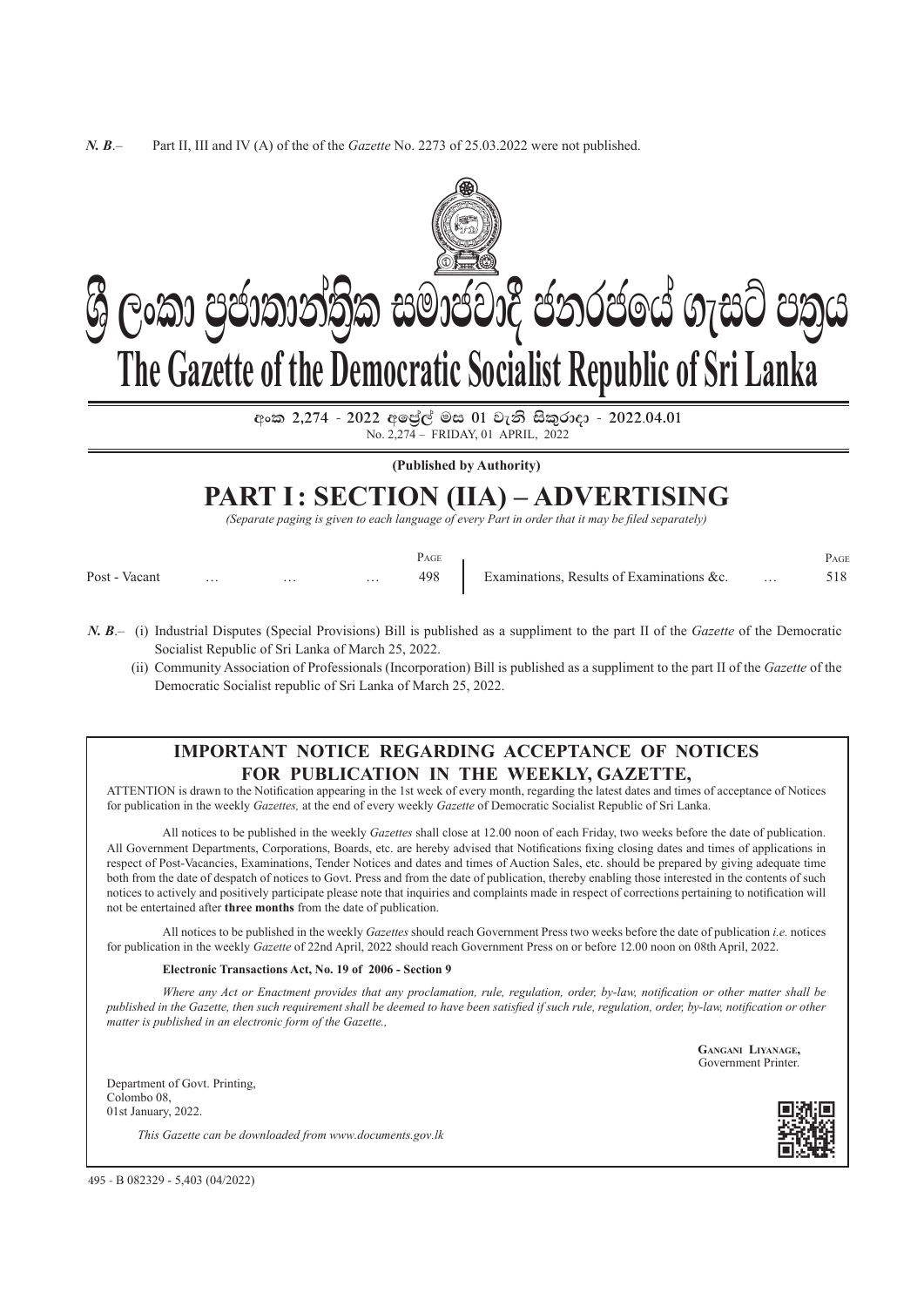496

#### $I$  කොටස : (IIඅ) ඡෙදය - ශී ලංකා පුජාතාන්තික සමාජවාදී ජනරජයේ ගැසට් පතුය - 2022.04.01 PART I: SEC. (IIA) – GAZETTE OF THE DEMOCRATIC SOCIALIST REPUBLIC OF SRI LANKA – 01.04.2022

#### 1. General Qualifications required :

1:1 Every applicant must furnish satisfactory proof that he is a Sri Lankan. A ,Sri Lankan, is a citizen of Sri Lanka by descent or by registration as defined in the Sri Lanka Citizenship Act.

1:2 A candidate for any post for which the minimum educational qualification prescribed is a pass in the Senior School Certificate Examination or equivalent or higher examination, should have a pass in the Senior School Certificate Examination or equivalent or higher examination, should have a pass either in Sinhala language or Tamil language obtained,as the case may be, at the Senior School Certificate Examination or its equivalent if he is either a Sinhalese educated in Sinhala Medium or if he is a Tamil educated in Tamil Medium (This requirement will not apply to those who are in the public service from a date prior to January 01,1961, and who seek appointments to other posts in the public service).

1:3 Application from the ,New Entrants, Public Officers, who are not either Sinhala or Tamil educated, whose probationary trial appointments have been terminated for failure to pass the prescribed official language proficiency tests will not be entertained unless they have obtained the qualifications which could entitle them to seek exemptions from the highest proficiency test prescribed for the post.

2. Conditions of Service-General :

2:1 All officers in the Public Service will be subject to the Financial Regulations, the Establishments Code, Departmental Orders or Regulations and any other Orders or Regulations that may be issued by the Governments from time to time.

2:2 A Public officer may be required to furnish security in terms of the Public Officers (Security) Ordinance, in such sum and in such manner as the secretary to the Ministry concerned may determine.

2:3 A Public Officer may be called upon to serve in any part of the Island.

3. Conditions of Service applicable to Public Officers holding permanent appointments

3:1 In addition to the conditions referred to in Section 2 above Public Officer holding permanent appointments will be subject to the following further conditions:

3:1:1 All appointments will be on probation for a period of 3 years unless a longer period is considered necessary in respect of any post. Any appointment may be terminated at any time during the period of probation without a reason being assigned.

3:1:2 All public officers are required to conform to the provisions of the Chapter IV of the Constitution of the Democratic Socialist Republic of Sri Lanka and any other laws, regulations or rules that may be made from time to time to give effect to the Language Policy of the Government.

3:1:3 All Public officers who have not entered the Public Service either in Sinhala Medium or in Tamil Medium are required to acquire a working knowledge in one of the official languages.

3:1:4 Confirmation at the expiry of the period of probation of an officer who entered the Public Service in a medium other than Sinhala or Tamil will depend, inter alia, on the passing of the Grade 1 Proficiency Test in one of the Official Languages within one year; Grade II Proficiency Test within two years, and Grade III Proficiency Test (where applicable) within three years from the date of appointment.

Faliure to pass a test within the prescribed period will result in the suspension of increments. Suspension will be converted to a stoppage if the test is not passed within a further period of six months beyond the prescribed period such stoppage operating until the test is passed or until such time as the provisions of Section 3:1:6 below apply.

3:1:5 Such officers should, on receiving appointment, be given facilities on full pay, for a period of 6 months to obtain proficiency in one of the official languages. He will thereafter, be required to sit the relevant proficiency examination and if he does not pass he will be given the opportunity to pass the examination within a period of 2 years immediately after the period of 6 months on full pay, while he performs his normal duties.

3:1:6 If he fails to pass the examination in this prescribed period of 2 1/2 years his services will be terminated.

3:1:7 A Public Officer already confirmed in permanent post in the Public Service will not normally be required to serve the period of probation on being appointed to another permanent post in the Public Service. Such Officers may in the first instance be appointed to act in the new post for a

3:1:8 Selected candidates (Other than those already holding permanent or temporary appointments in the Public Service) who have already been medically examined will be required to undergo a medical examination by a Government Medical Officer to test their physical fitness to serve in any part of the Island.

4. Terms of Engagement :

4:1 Public officers appointed to permanent and pensionable posts should contribute to the 'Widows and Orphans' Pension Scheme from their salary an amount equivalent to the percentage the Government requires to recover from their salary.

4:2 Public officers appointed to permanent or temporary posts on Provident Fund basis will be required to contribute 6% of their consolidated salary to the Public Service Provident Fund. The Government will contribute as its share of contributions an amount equal to 150% of the compulsory contributions credited to the fund at the close of the Financial Year.

4:3 Officers who hold pensionable appointments in the Public Service and who are released for appointments to pensionable posts in the Local Government Service and those officers in the Local Government Service who hold pensionable appointments and who are released for appointments to pensionable posts in the Public Service will be allowed pensionability in their posts in the Local Government Service and Public Service respectively.

4:4 Regular Force personnel in the Army, Navy and Air Force who are released for appointments to posts in the Public Service which are pensionable under the Minutes on Pension will be allowed pensionability in their posts in the Public Service. Notwithstanding anything to the contrary in these Minutes the unforefeited full pay service of any member of the Armed Forces who is released to accept an appointment as a Public Officer in a post which has been declared to be pensionable under these Minutes shall be reckoned for the purpose of any pension or gratuity payable under these Minutes

5. Serving Officers in the Public Service :

5 :1 Applications from officers of the Public Service who possess all the necessary qualifications must be forwarded through the Heads of their respective Departments. In the case of applications from Public Officers holding post in the permanent establishment in the Public Service. Heads of Departments in forwarding such applications should state whether the applicants could be released or not to take up the new appointment, if selected.

5 :2 Candidates may be required to present themselves for interview at an appointed time and place. No travelling or other expenses will be paid in this connection.

5 :3 Anyone desiring to recommended a candidate should do so by giving a testimonial. Any form of canvassing or any attempt to influence the selection of a candidate will disqualify such candidates.

5 :4 Any statement in the application which is found to be incorrect will render the applicant liable to disqualification if the inaccuracy is discovered before the selection and to dismissal if discovered after the selection.

5 :5 Application not conforming in every respect with the requirements of the advertisement will be rejected.

6. Definition of Salary for the purpose of Eligibility :

6 :1 Salary for purposes of eligibility means only the consolidated salary and does not include any action salary, allowances etc.

7. New National Policy on Recruitment and Promotions :

Recruitment and Promotion in the Public Service, Provincial Public Service, Public Corporate Sector and Companies fully owned by the Government will be done in accordance with the policy laid down in the Public Administration Circulars No. 15/90 of 09.03.1990, 15/90 (I) of 25.03.1990 & 15/90 (ii) of 15.06.1990 with effect from 01.01.1990 subject to amendments that will be done by subsequent Public Administration Circulars.

## specified period with a view to testing him in his new post.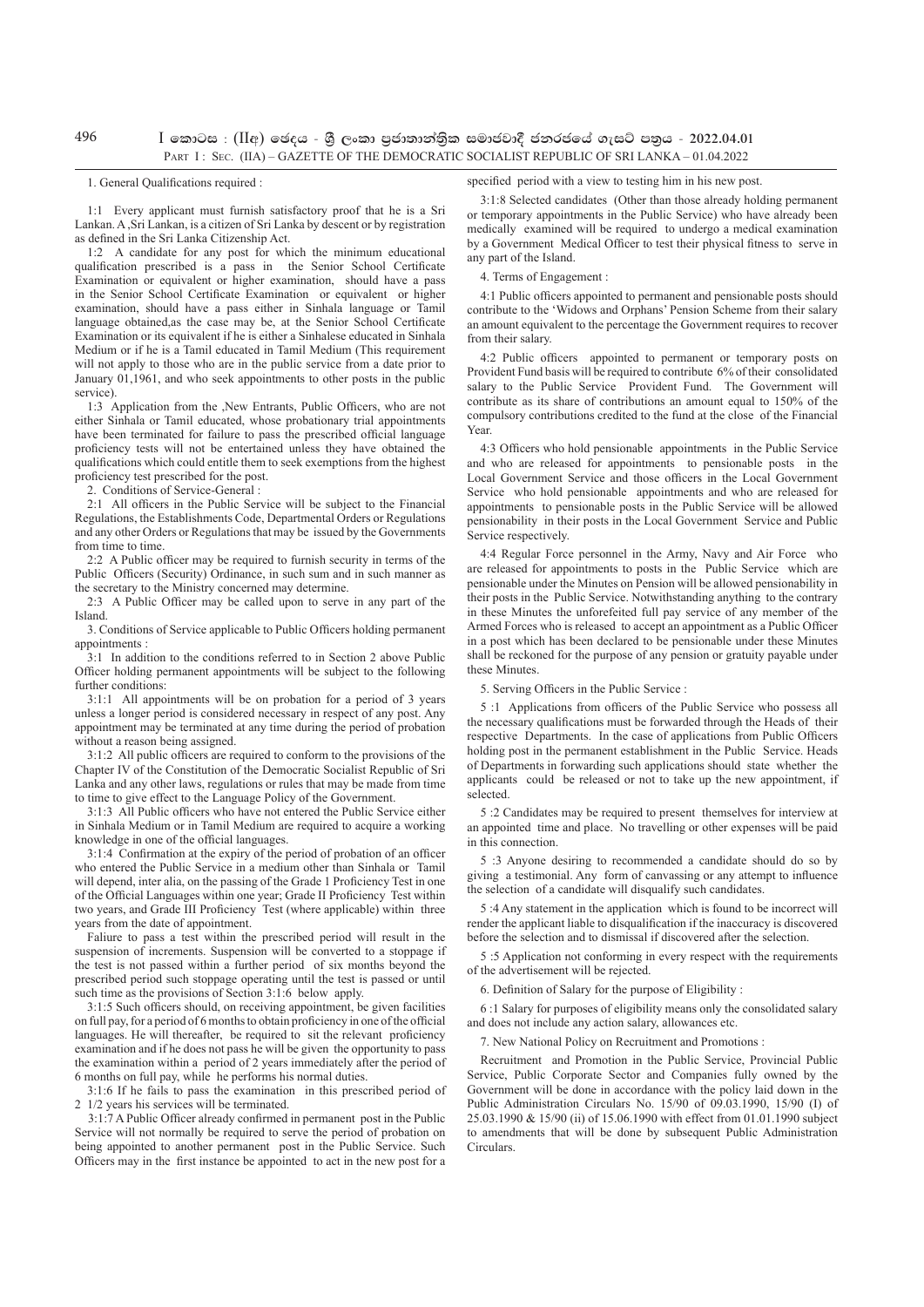$I$  කොටස : (IIඅ) ඡෙදය - ශී ලංකා පුජාතාන්තික සමාජවාදී ජනරජයේ ගැසට් පතුය - 2022.04.01 PART I: SEC. (IIA) – GAZETTE OF THE DEMOCRATIC SOCIALIST REPUBLIC OF SRI LANKA – 01.04.2022

Rules and Instructions for Candidates

,All candidates are bound to act in conformity with the provisions of the Examinations Act, No. 25 of 1968., All candidates are bound to abide by the rules given below. A candidate

who violates any of these rules is liable to one or more of the following punishments at the discretion of the Commissioner of Examinations

- (i) Suspension from the whole or part of the examination or one subject or a part thereof ;
- Disqualification from one subject or from the whole examination ; (iii) Debarment from appearing for an examination for a period of one
- year or two years ;<br>(iv) Debarment for life ;
- 
- (v) Suspension of the certificate for a specified period ; (vi) Reporting the candidate's conduct to his Superiors or handing over the candidate to the Police or making a complaint to the Police over his action.

The Commissioner reserves himself the right to take action at any time before the Examination or at any stage of it or thereafter, and his decision shall be deemed final. In the case of examinations for recruitment to the Public Service, the decision of Commissioner of Examinations shall be subject to the Supervision of the Public Service Commission.

1. All candidates should conduct themselves in a quiet manner in and around the Examination Hall so as not to disturb or obstruct the Supervisor, his assistants or the other candidates. They should enter and leave the

Examination Hall as quietly as possible.<br>2. Candidates should obey the Supervisor. Therefore, when the<br>Examination is in progress and before the commencement of the<br>Examination as well as immediately after the end of the E should act in accordance with the instructions of the Supervisor and his assistants.

3. Under no circumstances whatsoever will a candidate be allowed into the Examination Hall after the lapse of half an hour after the commencement of a paper. No candidate will be permitted to leave the hall till after half an hour from the time of commencement of the paper. Candidates who come late for Practical and Oral Examinations are liable to be refused admission.

4. Every candidate should sit at the desk bearing his/her index number and not at any other desk. Unless with the permission of the supervisor no candidate should change his/her seat. The occupation of a seat other than the one assigned to him by a candidate is liable to be considered as an act with a dishonest intention.

5. Absolute silence should be maintained in the Examination Hall. A candidate is forbidden to speak to, communicate with or have dealings with any person within or outside the Examination Hall other than a member of the Examination Hall Staff. If there is an urgent need for a candidate to communicate with another, prior permission must be obtained from the supervisor.

6. A candidate's answer script is identified only by the Index Number and his/her name should not be written on the answer script. Another candidate's index number appearing on the answer script of a candidate is considered as an attempt to commit a dishonest act. Answer scripts bearing an index number that is difficult to decipher is liable to be rejected.

7. Candidates should write only on the paper provided and should not write anything on the blotting paper, question paper, desk or any other place. Non conformity with this rule could be taken as an act with dishonest intentions.

8. Any paper or answer book supplied should not be torn up, crushed, folded or erased. Each and every sheet of paper used for rough work should be tied up with the answer script. It should be a part of the answer<br>script. (Such rough work should be neatly crossed out.) Anything written<br>inside the Examination Hall should not be taken out. If a question has be answered twice, the unnecessary answer should be neatly crossed out. Failure to abide by these requirements may be considered as an attempt to cheat

9. When answering questions in Mathematics the submission of correct answers with incorrect working or with no working at all and in art if the work of art is similar or very close in resemblance to that of another candidate in concept, in form or in execution it is liable to be considered as a dishonest act.

10. The removal of any paper or stationery supplied to candidates out of the Examination Hall is prohibited. All such material remains the property of the Commissioner of Examinations. Breach of this rule shall be liable to be considered an act with dishonest intention.

11. While in the Examination Hall a candidate should not have with him or near him any book, note book, pocket note book, exercise book, sheet of paper or pieces of paper other than the stationery supplied to him. Nor should any handbag, travelling bag or parcel other than the candidate's boxes of colours and boxes of instruments where necessary or any file cover, card board pad, folded newspapers, brown papers should be brought into the Examination Hall. Breach of this rule is a punishable act.

12. A candidate is strictly forbidden to keep with him any book, note book or a sheet of paper with written notes once inside the Examination Hall. Should the Supervisor so requires, each candidate is bound to declare everything he has with him/her. Breach of this requirement shall be considered as an attempt to commit an act of dishonesty.

13. Candidates are forbidden to copy or attempt to copy from the answer script of another candidate, a book, paper containing notes or any other source. A candidate should not attempt to look at the answer script of any another candidate. A candidate should refrain from helping another Candidate and also from getting help from another candidate or a person. Every completed answer sheet should be kept underneath the sheet on which the answer is being written. Sheets of writing paper should not be

strewn all over the desk. 14. A candidate will under no circumstance whatsoever be allowed to leave the Examination Hall even for a brief period during the course of the paper. However in an emergency if a candidate needs to leave the hall, he/<br>she shall be allowed to do under the surveillance of the supervisor or assistant. He/she shall be subject to search before leaving the hall as well as before re-entering it.

15. Impersonation while answering a paper or before the commencement of the Examination is a punishable offence. Tampering with identity cards, presenting false identity cards or tampering with someone's identity are also such offences. Candidates are warned not to commit such offences.

16. Assistance given to a candidate in a dishonest manner by a person who is not a candidate, is considered a serious offence

Candidates should adhere to the following instructions for their own safety

(i) Be at the Examination Hall well in time. It is sufficient to be at the Examination Hall 10 or 15 minutes before the commencement of each paper. If you have any doubt as to the location of the Examination Hall, make inquiries on a day prior to the date of Examination and be sure of its location.

(ii) In case of any doubt regarding your entry for a paper or eligibility<br>to sit a paper you should bring it to the notice of the Supervisor and get<br>your doubts cleared. Failure to do so may result in your candidature for subject being cancelled.

(iii) When appearing for the Examination, candidates should produce their identity cards at every paper they sit. If a candidate fails to produce identification documents at the Examination Hall, his candidature is liable to be cancelled. In case a candidate forgets to bring such documents into the Examination Hall, it should be brought to the notice of the Supervisor and arrangements should be made to produce them before the Examination concludes.

(iv) Standard stationery (i.e. writing paper, graph paper, ledger paper, precis paper) will be supplied. If you receive any stationery that is different from the kind generally distributed or distributed to the others it should be promptly brought to the notice of the supervisor. No paper other than those issued at the Examination Hall should be used for answering questions. Excess paper and other material should be left on the desk, in good condition. When log tables are supplied they should be used with care and left on the desk when you leave.

(v) Candidates should bring their own pens, pencils, bottles of ink, erasers, pieces of cloth, rulers, geometrical instruments, coloured pencils, coloured chalk, etc.

(vi) When you start answering you should promptly write down your Index Number and the name of the Examination on each sheet of paper used. Write neatly and legibly on both sides of the paper. Leave a blank line after the answer to each part of a question. After the answer to a full question leave one or several blank lines. Do not crowd in your work.

 (vii) The left-hand margin of the answer sheet is set apart for you to enter the number of the question you answer. The right hand margin is reserved for the examiner's use and nothing should be written there. Number your answers correctly as incorrect numbering leads to confusion.

 (viii) You should read carefully the instructions given at the head of the question paper, with regard to the compulsory questions and the manner in which the other questions should be selected. Disregard to these instructions

is often liable to affect you adversely. (ix) When Mathematics Questions are answered, give all details of calculations and any roughwork, in their serial order as part of the working of the problem. Necessary sketches, diagrams and figures should be accurate and sufficiently large. In an answer running into serveral pages if reference must be made to a diagram drawn in an earlier page, that diagram should be drawn repeatedly.

(x) At the end of each paper, arrange your answer sheets in the order you answered the questions. Then using the piece of twine supplied, tie them

up at the top left hand corner. Do not tie up at the top right hand corner.<br>(xi) You should personally handover your answer script to the Supervisor<br>or to an Invigilator. Or else remain in your seat till it is collected. F to do so may result in the loss of your script and your being treated as an absentee for the paper. On no account should your script be handed over to a peon or an attendant.

 (xii) If it becomes necessary for you to speak to the Supervisor or an Invigilator, or if you need stationery, remain in your seat and raise your hand.

> Commissioner General of Examinations, Department of Examinations, Pelawatta, Battaramulla.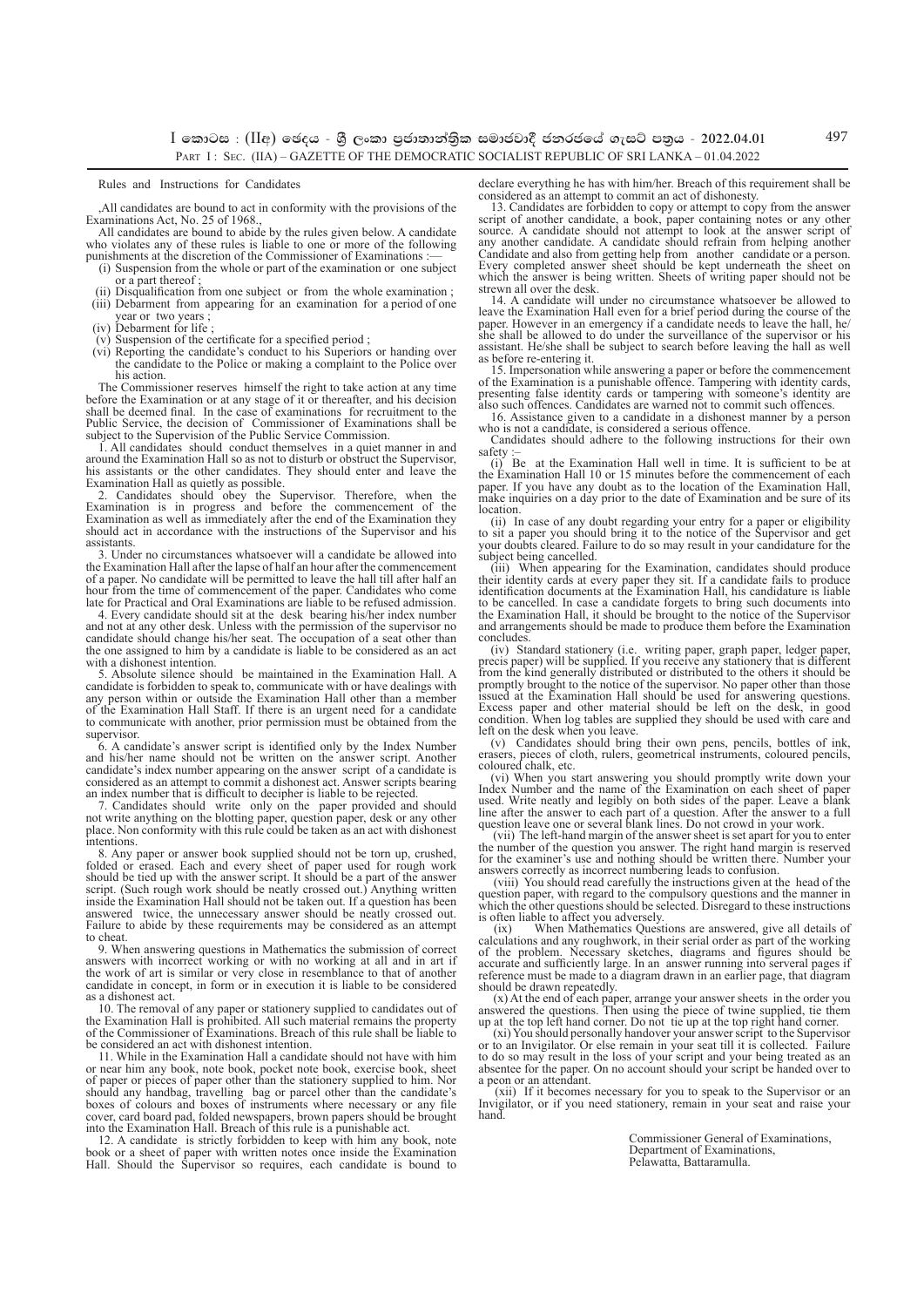## **Posts - Vacant**

## **REgistrar General's Department**

## **Post of Registrar of Births, Deaths and Marriages/Additional Marriages (Kandyan /General) Sinhala Medium**

## **kandy District**

Applications are called for the Post of Registrar of Births, Deaths and Marriages/Additional Marriages for the divisions set out in the Schedule hereof :

- 01. Applicant should be a permanent resident of relevant Births, Deaths and Marriages/Additional Marriages Division and entitled to reasonable properties and should be a person with outstanding personality who has acquired sufficient interest and influence amongst the residents of the area.
- 02. Both Male and Female candidates can apply for this post.
- 03. Applicant should be not less than 30 years and not more than 55 years of age as at the closing date of the applications. (Maximum age of retirement is 70 years)
- 04. Applicants for the Post of Registrar of Marriages should be married and should not be a Widow/widower or divorced.
- 05. Applicant should have passed minimum of 06 subjects including Sinhala Language with 02 Credit passes in not more than Two (02) sittings in GCE (O/L) examination together with the ability to perform duties in secondary language as per the language requirement of the populate within the division or else should have passed in any other similar examination.
	- *N.B.* In case a subject contains 02 parts at GCE (O/L) or any other similar examination, it shall be considered as one subject and pass is applicable only if the applicant passes both parts of the said subject.
- 06. Applicant should have the ability to establish the office in a centrally located building that ensures respect of the post and easy access by all or majority of residents.
- 07. Additional details such as village name list/Grama Niladhari Divisions of the relevant division of Births, Deaths and Marriages/Additional Marriages relevant educational and other qualifications required for this post, could be obtained from notices exhibited in public places within the division such as District Secretariat, Divisional Secretariat or relevant land and District Registries, Grama Niladhari offices, Samurdhi Development Society Offices and Post Offices depicted in the Schedule hereunder.
- 08. Relevant application and the said "Annex 01" inclusive of village name list/ Grama Niladhari Divisions could be collected from District Secretariat (GA Office), relevant land and District Registry or Divisional Secretariat. Applications could also be downloaded from the official website (*www.rgd.gov.lk*) of the Registrar General's Department.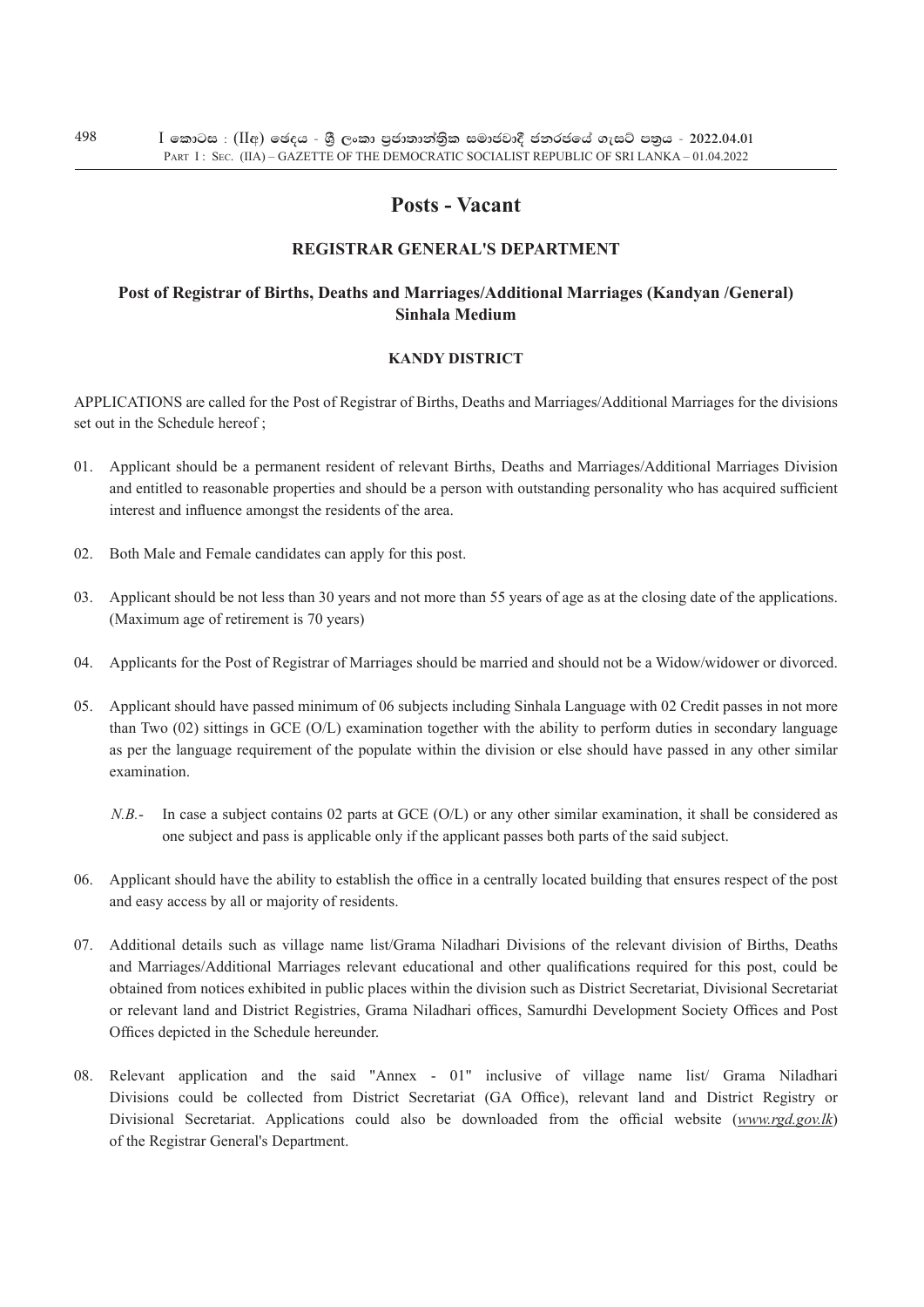09. Duly filled applications should be forwarded on or before **04.05.2022** by registered post to the address given in the Schedule.

> P. S. P. Abeywardhana, Registrar General.

Registrar General's Department, No. 234/A3, Denzil Kobbekaduwa Mawatha, Battaramulla. 10th March, 2022.

## **SCHEDULE**

| <b>District</b> | <b>Divisional</b><br><b>Secretariat Division</b> | <b>Post &amp; Division for which</b><br><b>Applications are called</b>                                                                               | <b>Address to which Applications</b><br>should be sent                              |
|-----------------|--------------------------------------------------|------------------------------------------------------------------------------------------------------------------------------------------------------|-------------------------------------------------------------------------------------|
| Kandy           | Delthota                                         | Post of Births & Deaths Registrar<br>of Bopitiya & Marriages<br>Registrar (Kandyan/ General) of<br>Pathahewaheta Division                            | District Secretary/Additional<br>Registrar General, District<br>Secretariat, Kandy. |
| Kandy           | Pasbage Korale                                   | Post of Additional Marriages<br>Registrar (Kandyan/General) of<br>Pasbage Korale Division                                                            | District Secretary/Additional<br>Registrar General, District<br>Secretariat, Kandy. |
| Kandy           | Harispattuwa                                     | Post of Births & Deaths Registrar<br>of Medasiya Pattuwa No. 01 &<br>Marriages Registrar (Kandyan/<br>General) of Harispattuwa Division              | District Secretary/Additional<br>Registrar General, District<br>Secretariat, Kandy. |
| Kandy           | Thumpane                                         | Post of Additional Marriages<br>Registrar (Kandyan/General) of<br>Thumpane Division                                                                  | District Secretary/Additional<br>Registrar General, District<br>Secretariat, Kandy. |
| Kandy           | Medadumbara                                      | Post of Births & Deaths Registrar<br>of Ududumbara Medasiya Pattuwa<br>Division & Marriages Registrar<br>(Kandyan/General) of Ududumbara<br>Division | District Secretary/Additional<br>Registrar General, District<br>Secretariat, Kandy. |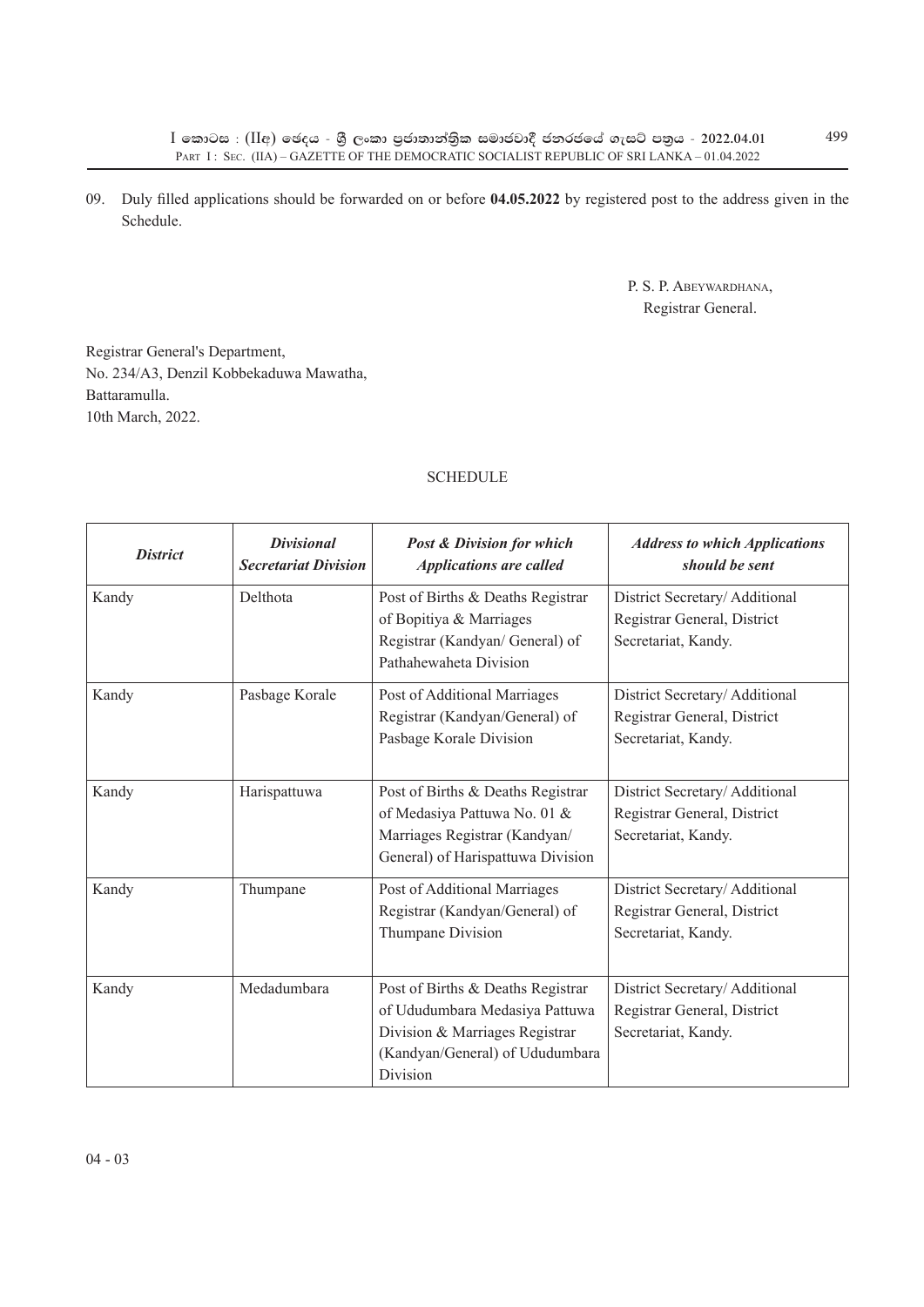## **REgistrar General's Department**

## **Post of Registrar of Muslim Marriages (Sinhala/Tamil)**

## **Kandy District**

APPLICATIONS are called for the Post of Registrar of Muslim Marriages in the Divisions set out in the schedule hereof;

- 01. Applicant should be a permanent resident of relevant Muslim Marriages Division and entitled to reasonable properties and should be a person with outstanding personality who has acquired sufficient interest and influence amongst the residents of the area.
- 02. Only Muslim Males can apply for this post.
- 03. Applicant should be not less than 30 years and not more than 55 years of age as at the closing date of the applications. (Maximum age of retirement is 70 years)
- 04. Applicants for the Post of Registrar of Muslim Marriages should be married and should not be a widower or divorced.
- 05. Applicant should have passed minimum of 06 subjects including Sinhala/Tamil (relevant language for the post) with 02 Credit passes in not more than Two  $(02)$  sittings in GCE  $(O/L)$  examination together with the ability to perform duties in secondary language as per the language requirement of the populate within the division or else should have passed in any other similar examination.
	- *N.B.* In case a subject contains 02 parts at GCE (O/L) or any other similar examination, it shall be considered as one subject and pass is applicable only if the applicant passes both parts of the said subject.

(Possession of Moulavi Certificate or Diploma in Arabic Language shall be considered as fulfillment of aforesaid basic qualification.)

- 06. Applicant should have the ability to establish the office in a centrally located building that ensures respect of the post and easy access by all or majority of residents.
- 07. Additional details such as village name list/Grama Niladhari Divisions of the relevant division of Muslim Marriage, relevant educational and other qualifications required for this post, could be obtained from notices exhibited in public places within the division such as District Secretariat, Divisional Secretariat or relevant land and District Registries, Grama Niladhari offices, Samurdhi Development Society Offices and Post Offices depicted in the schedule hereunder.
- 08. Relevant application and the said "Annex 01" inclusive of village name list/ Grama Niladhari Divisions could be collected from District Secretariat (GA Office), relevant land and District Registry or Divisional Secretariat. Applications could also be downloaded from the official website (www.rgd.gov.lk) of the Registrar General's Department.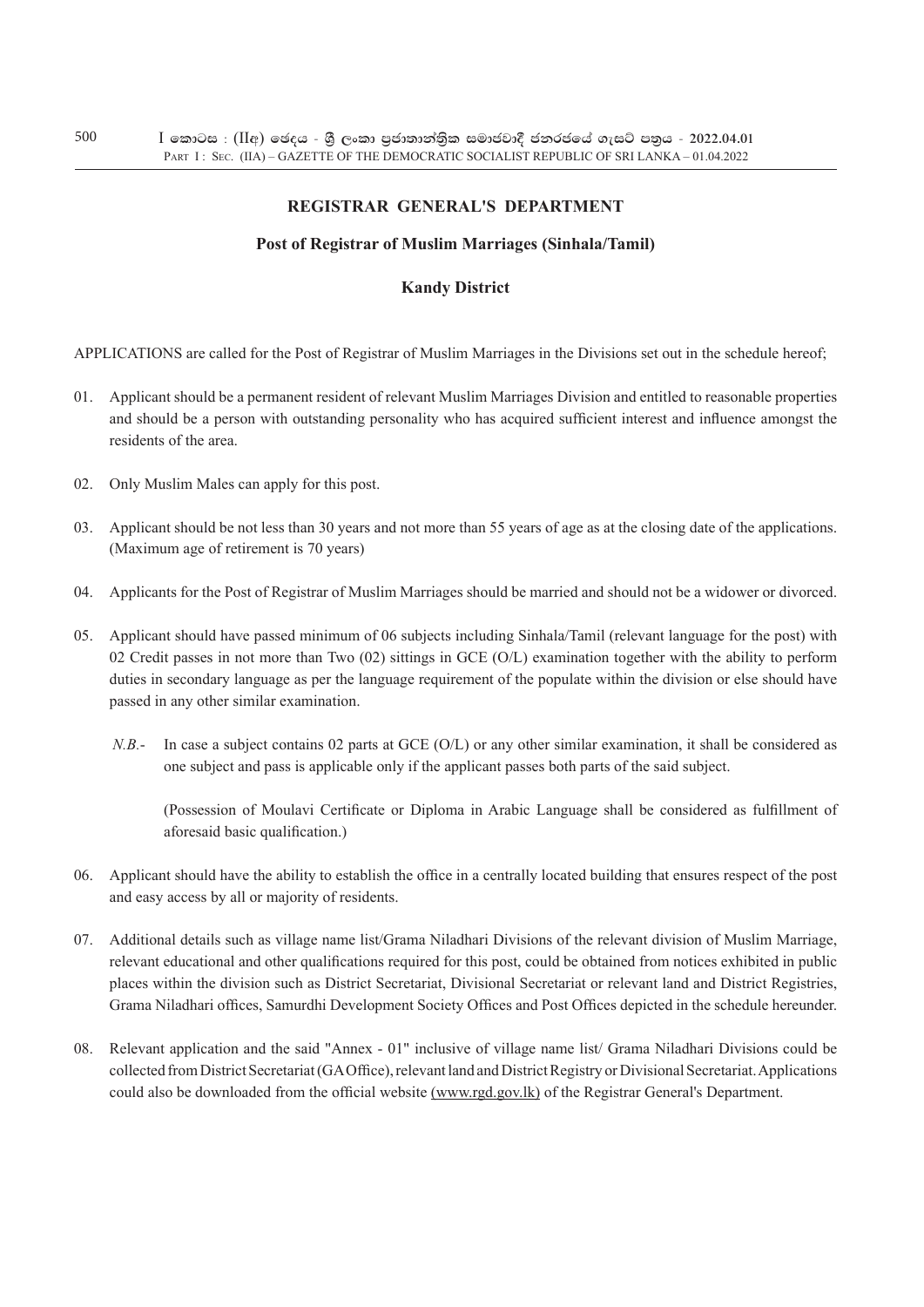09. Duly filled applications should be forwarded on or before **04.05.2022** by registered post to the address given in the schedule.

> P. S. P. Abeywardhana, Registrar General.

Registrar General's Department, No. 234/A3, Denzil Kobbekaduwa Mawatha, Battaramulla. 10th March, 2022.

## **SCHEDULE**

| <i>District</i> | <b>Divisional</b><br><b>Secretariat Division</b> | <b>Post &amp; Division for which</b><br><b>Applications are called</b> | <b>Address to which Applications</b><br>should be sent |
|-----------------|--------------------------------------------------|------------------------------------------------------------------------|--------------------------------------------------------|
| Kandy           | Udapalatha                                       | Post of Registrar of Muslim                                            | District Secretary/Additional                          |
|                 |                                                  | Marriages Pussallawa Area in                                           | Registrar General, District                            |
|                 |                                                  | Udapalatha Division                                                    | Secretariat, Kandy.                                    |
| Kandy           | Udunuwara                                        | Post of Registrar of Muslim                                            | District Secretary/Additional                          |
|                 |                                                  | Marriages Watadeniya Area in                                           | Registrar General, District                            |
|                 |                                                  | Udunuwara Yatinuwara Division                                          | Secretariat, Kandy.                                    |
| Kandy           | Udapalatha                                       | Post of Registrar of Muslim                                            | District Secretary/Additional                          |
|                 |                                                  | Marriages Illawatura Area in                                           | Registrar General, District                            |
|                 |                                                  | Udapalatha Division                                                    | Secretariat, Kandy.                                    |
| Kandy           | Delthota                                         | Post of Registrar of Muslim                                            | District Secretary/Additional                          |
|                 |                                                  | Marriages of Delthota Area in                                          | Registrar General, District                            |
|                 |                                                  | Pathahewaheta Division                                                 | Secretariat, Kandy.                                    |
| Kandy           | Udapalatha                                       | Post of Registrar of Muslim                                            | District Secretary/Additional                          |
|                 |                                                  | Marriages Gampola Kahatapitiya                                         | Registrar General, District                            |
|                 |                                                  | Area in Udapalatha Division                                            | Secretariat, Kandy.                                    |
| Kandy           | Udunuwara                                        | Post of Registrar of Muslim                                            | District Secretary/Additional                          |
|                 |                                                  | Marriages Handessa Area in                                             | Registrar General, District                            |
|                 |                                                  | <b>Udunuwara Division</b>                                              | Secretariat, Kandy.                                    |
| Kandy           | Delthota                                         | Post of Registrar of Muslim                                            | District Secretary/Additional                          |
|                 |                                                  | Marriages of Hewawissa Korale in                                       | Registrar General, District                            |
|                 |                                                  | Pathahewaheta Division                                                 | Secretariat, Kandy.                                    |
| Kandy           | Doluwa                                           | Post of Registrar of Muslim                                            | District Secretary/Additional                          |
|                 |                                                  | Marriages Andiyakadawatha Area                                         | Registrar General, District                            |
|                 |                                                  | in Udapalatha Division                                                 | Secretariat, Kandy.                                    |
| Kandy           | Medadumbara                                      | Post of Registrar of Muslim                                            | District Secretary/Additional                          |
|                 |                                                  | Marriages Kumbuk Kandura Area                                          | Registrar General, District                            |
|                 |                                                  | in Pathadumbara & Medadumbara                                          | Secretariat, Kandy.                                    |
|                 |                                                  | Division                                                               |                                                        |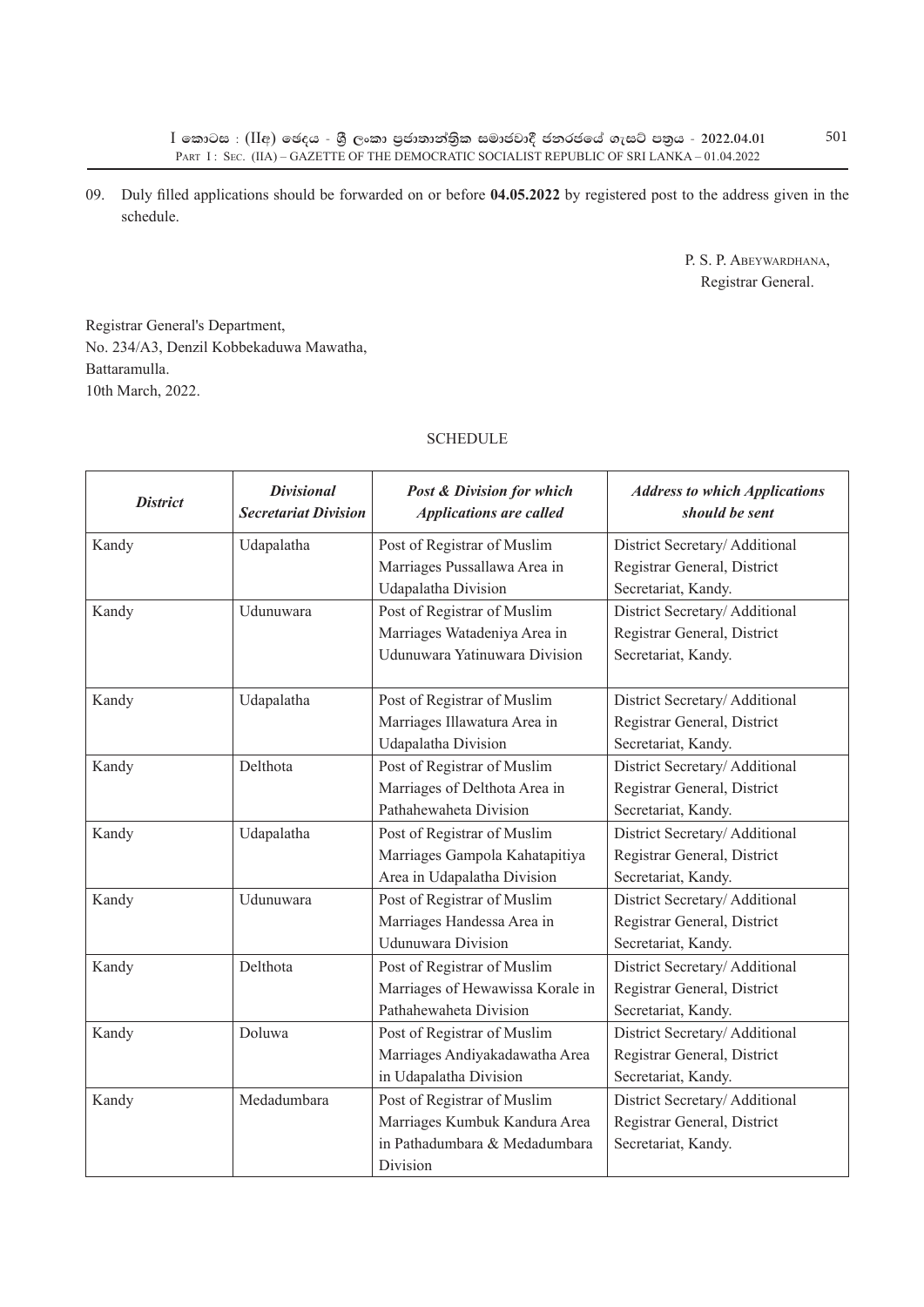| Kandy | Ududumbara  | Post of Registrar of Muslim       | District Secretary/Additional |
|-------|-------------|-----------------------------------|-------------------------------|
|       |             | Marriages Ududumbara Division     | Registrar General, District   |
|       |             |                                   | Secretariat, Kandy.           |
| Kandy | Akurana     | Post of Registrar of Muslim       | District Secretary/Additional |
|       |             | Marriages Pangollamada Area in    | Registrar General, District   |
|       |             | Harispattuwa Division             | Secretariat, Kandy.           |
| Kandy | Poojapitiya | Post of Registrar of Muslim       | District Secretary/Additional |
|       |             | Marriages Batagolladeniya Area in | Registrar General, District   |
|       |             | Harispattuwa Division             | Secretariat, Kandy.           |
| Kandy | Udunuwara   | Post of Registrar of Muslim       | District Secretary/Additional |
|       |             | Marriages Rammalaka Area in       | Registrar General, District   |
|       |             | Udunuwara Yatinuwara Division     | Secretariat, Kandy.           |
| Kandy | Udapalatha  | Post of Registrar of Muslim       | District Secretary/Additional |
|       |             | Marriages Gampola Town Area       | Registrar General, District   |
|       |             |                                   | Secretariat, Kandy.           |

 $I$  කොටස : (IIඅ) ඡෙදය - ශී ලංකා පුජාතාන්තික සමාජවාදී ජනරජයේ ගැසට් පතුය - 2022.04.01 PART I : SEC. (IIA) – GAZETTE OF THE DEMOCRATIC SOCIALIST REPUBLIC OF SRI LANKA – 01.04.2022

04 - 04

## **REgistrar General's Department**

## **Post of Registrar of Muslim Marriages (Sinhala/Tamil)**

## **Matale District**

APPLICATIONS are called for the Post of Registrar of Muslim Marriages in the divisions set out in the schedule hereof;

- 01. Applicant should be a permanent resident of relevant Muslim Marriages Division and entitled to reasonable properties and should be a person with outstanding personality who has acquired sufficient interest and influence amongst the residents of the area.
- 02. Only Muslim Males can apply for this post.
- 03. Applicant should be not less than 30 years and not more than 55 years of age as at the closing date of the applications. (Maximum age of retirement is 70 years)
- 04. Applicants for the Post of Registrar of Muslim Marriages should be married and should not be a widower or divorced.
- 05. Applicant should have passed minimum of 06 subjects including Sinhala/Tamil (relevant language for the post) with 02 Credit passes in not more than Two (02) sittings in GCE (O/L) examination together with the ability to perform duties in secondary language as per the language requirement of the populate within the division or else should have passed in any other similar examination.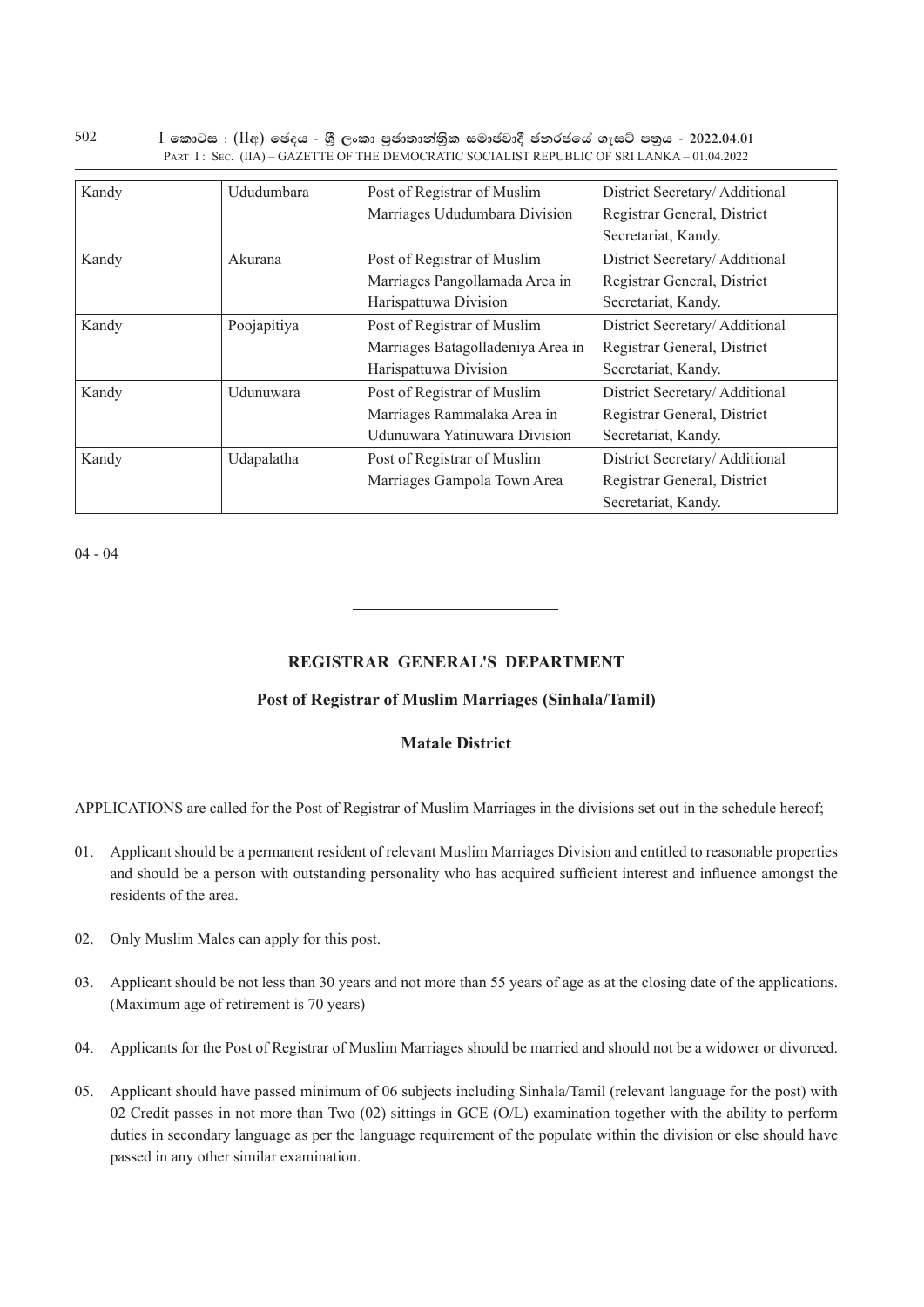*N.B.*- In case a subject contains 02 parts at GCE (O/L) or any other similar examination, it shall be considered as one subject and pass is applicable only if the applicant passes both parts of the said subject.

(Possession of Moulavi Certificate or Diploma in Arabic Language shall be considered as fulfillment of aforesaid basic qualification.)

- 06. Applicant should have the ability to establish the office in a centrally located building that ensures respect of the post and easy access by all or majority of residents.
- 07. Additional details such as village name list/Grama Niladhari Divisions of the relevant Division of Muslim Marriage, relevant educational and other qualifications required for this post, could be obtained from notices exhibited in public places within the Division such as District Secretariat, Divisional Secretariat or relevant land and District Registries, Grama Niladhari offices, Samurdhi Development Society Offices and Post Offices depicted in the schedule hereunder.
- 08. Relevant applicaiton and the said "Annex 01" inclusive of village name list/ Grama Niladhari Divisions could be collected from District Secretariat (GA Office), relevant land and District Registry or Divisional Secretariat. Applications could also be downloaded from the official website (www.rgd.gov.lk) of the Registrar General's Department.
- 09. Duly filled applications should be forwarded on or before **04.05.2022** by registered post to the address given in the schedule.

 P. S. P. Abeywardhana, Registrar General.

Registrar General's Department, No. 234/A3, Denzil Kobbekaduwa Mawatha, Battaramulla. 11th March, 2022.

| <b>District</b> | <i>Divisional</i><br><b>Secretariat Division</b> | <b>Post &amp; Division for which</b><br><b>Applications are called</b> | <b>Address to which Applications</b><br>should be sent |
|-----------------|--------------------------------------------------|------------------------------------------------------------------------|--------------------------------------------------------|
| Matale          | Ukuwela                                          | Post of Registrar of Muslim                                            | District Secretary/Additional                          |
|                 |                                                  | Marriages Ukuwela Area in Matale                                       | Registrar General, District                            |
|                 |                                                  | South Division                                                         | Secretariat, Matale.                                   |
| Matale          | Raththota                                        | Post of Registrar of Muslim                                            | District Secretary/Additional                          |
|                 |                                                  | Marriages Matale South Division                                        | Registrar General, District                            |
|                 |                                                  |                                                                        | Secretariat, Matale.                                   |
|                 |                                                  |                                                                        |                                                        |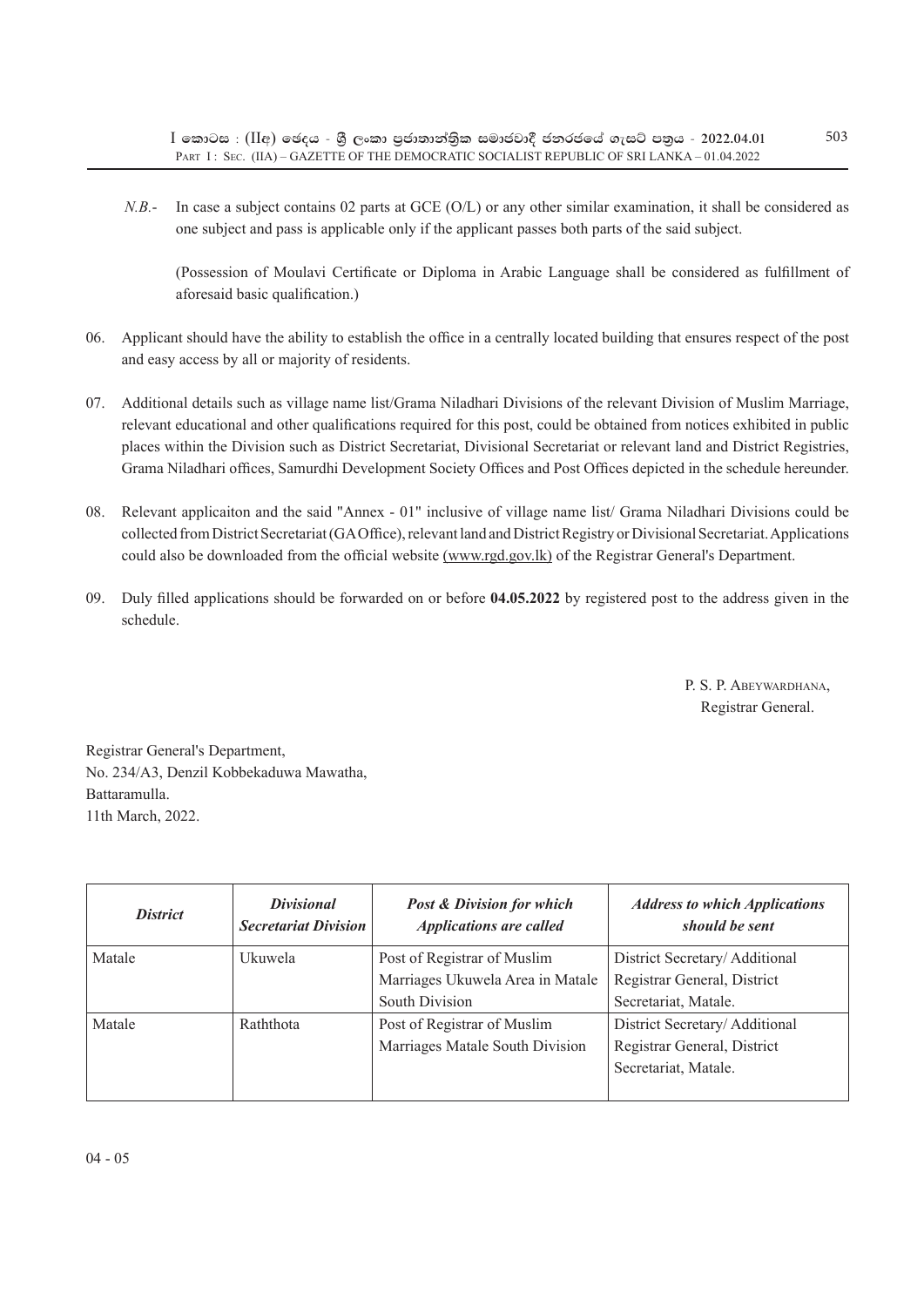## **REgistrar General's Department**

## **Post of Registrar of Births, Deaths and Marriages/Additional Marriages (Kandyan /General)**

## **Sinhala Medium**

## **nuwara eliya District**

Applications are called for the Post of Registrar of Births, Deaths and Marriages/Additional Marriages for the Divisions set out in the Schedule hereof;

- 01. Applicant should be a permanent resident of relevant Births, Deaths and Marriages/Additional Marriages Division and entitled to reasonable properties and should be a person with outstanding personality who has acquired sufficient interest and influence amongst the residents of the area.
- 02. Both Male and Female candidates can apply for this post.
- 03. Applicant should be not less than 30 years and not more than 55 years of age as at the closing date of the applications. (Maximum age of retirement is 70 years)
- 04. Applicants for the Post of Registrar of Marriages should be married and should not be a Widow/widower or divorced.
- 05. Applicant should have passed minimum of 06 subjects including Sinhala Language with 02 Credit passes in not more than Two (02) sittings in GCE (O/L) examination together with the ability to perform duties in secondary language as per the language requirement of the populate within the Division or else should have passed in any other similar examination.
	- *N.B.* In case a subject contains 02 parts at GCE (O/L) or any other similar examination, it shall be considered as one subject and pass is applicable only if the applicant passes both parts of the said subject.
- 06. Applicant should have the ability to establish the office in a centrally located building that ensures respect of the post and easy access by all or majority of residents.
- 07. Additional details such as village name list/Grama Niladhari Divisions of the relevant division of Births, Deaths and Marriages/Additional Marriages relevant educational and other qualifications required for this post, could be obtained from notices exhibited in public places within the Division such as District Secretariat, Divisional Secretariat or relevant land and District Registries, Grama Niladhari offices, Smurdhi Development Society Offices and Post Offices depicted in the shcedule hereunder.
- 08. Relevant application and the said "Annex 01" inclusive of village name list/Grama Niladhari Divisions could be collected from District Secretariat (GA Office), relevant land and District Registry or Divisional Secretariat. Applications could also be downloaded from the official website (www.rgd.gov.lk) of the Registrar General's Department.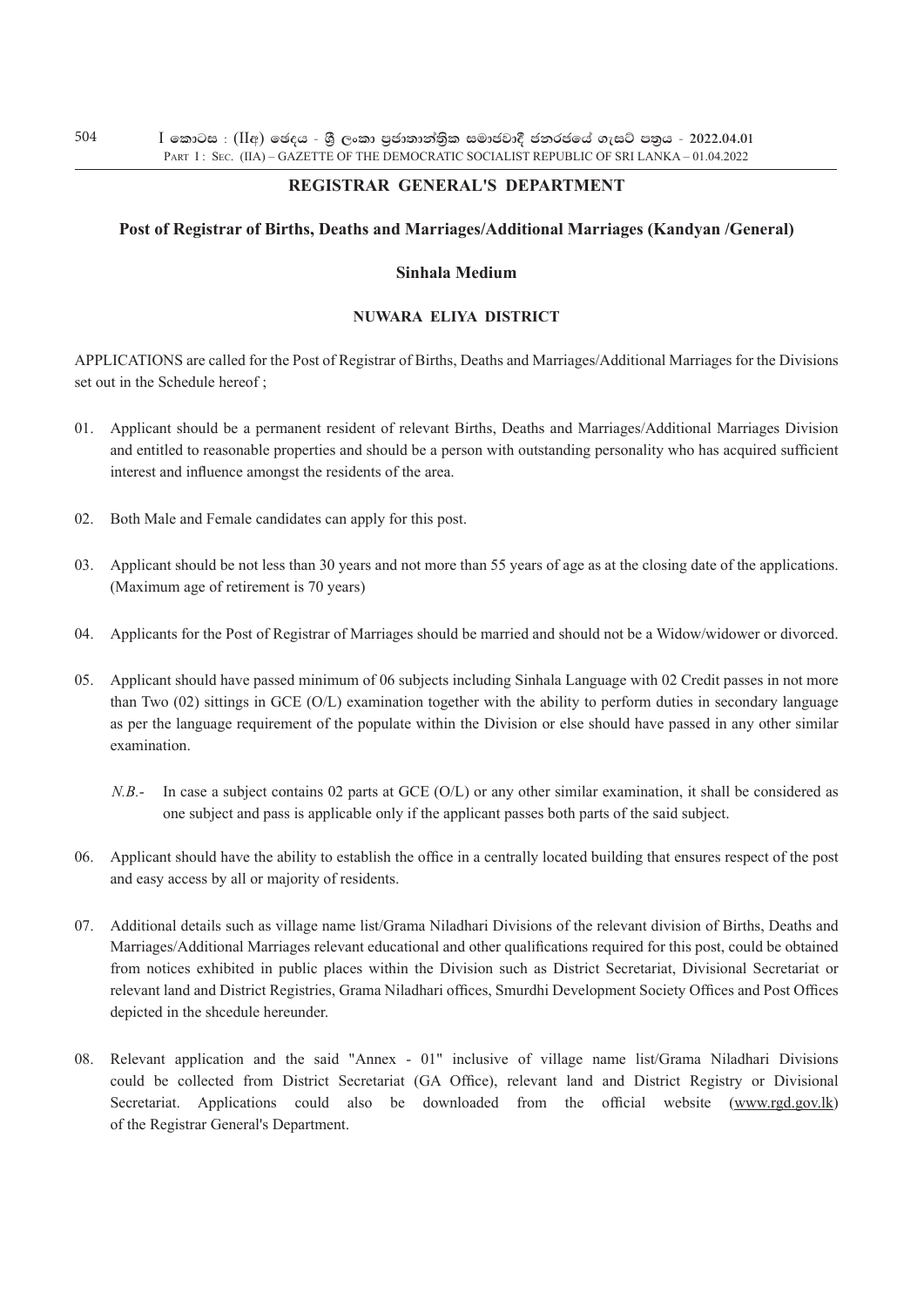$I$  කොටස : (IIඅ) ඡෙදය - ශී ලංකා පුජාතාන්තික සමාජවාදී ජනරජයේ ගැසට් පතුය - 2022.04.01 PART I : SEC. (IIA) – GAZETTE OF THE DEMOCRATIC SOCIALIST REPUBLIC OF SRI LANKA – 01.04.2022

09. Duly filled applications should be forwarded on or before **04.05.2022** by registered post to the address given in the schedule.

> P. S. P. Abeywardhana, Registrar General.

Registrar General's Department, No. 234/A3, Denzil Kobbekaduwa Mawatha, Battaramulla. 10th March, 2022.

## **SCHEDULE**

| <b>District</b> | <i>Divisional</i><br><b>Secretariat Division</b> | <b>Post &amp; Division for which</b><br><b>Applications are called</b>                                                                     | <b>Address to which Application</b><br>should be sent                                      |
|-----------------|--------------------------------------------------|--------------------------------------------------------------------------------------------------------------------------------------------|--------------------------------------------------------------------------------------------|
| Nuwara Eliya    | Walapane                                         | Post of Births & Deaths Registrar<br>of Pallegampaha North Division<br>& Marriages Registrar (Kandyan/<br>General) of Udahewaheta Division | District Secretary/Additional<br>Registrar General, District<br>Secretariat, Nuwara Eliya. |
| Nuwara Eliya    | Walapane                                         | Post of Births & Deaths Registrar<br>of Oyapalatha Division &<br>Marriages Registrar (Kandyan/<br>General) of Walapane Division            | District Secretary/Additional<br>Registrar General, District<br>Secretariat, Nuwara Eliya. |

04 - 06

## **University hospital general sir john kotelawala defence university**

## **Vacancies**

GENERAL Sir John Kotelawala Defence University Hospital calls applications from qualified persons for the following post. (Full time Permanent Basis)

## **1. Medical Officer - Grade I**

### *Qualifications* :

(i.) Medical Officer with valid full Registration of Sri Lanka Medical Council (SLMC) for practicing as a Medical Officer.

AND

(ii.) Should have a minimum of six (06) years of experience as a Grade II Medical Officer in institution coming under the Ministry of Health or Hospitals registered with private Health Services Regulatory Council of Ministry of Health, Sri Lanka under the category of "Private Hospitals, Nursing Homes and Maternity Homes".

AND

(iii.)Should have a recognized post graduate qualification mentioned in Appendix II of the *Gazette* (Extraordinary) No:1883/17 dated 11.10.2014 of the Democratic Socialist Republic of Sri Lanka.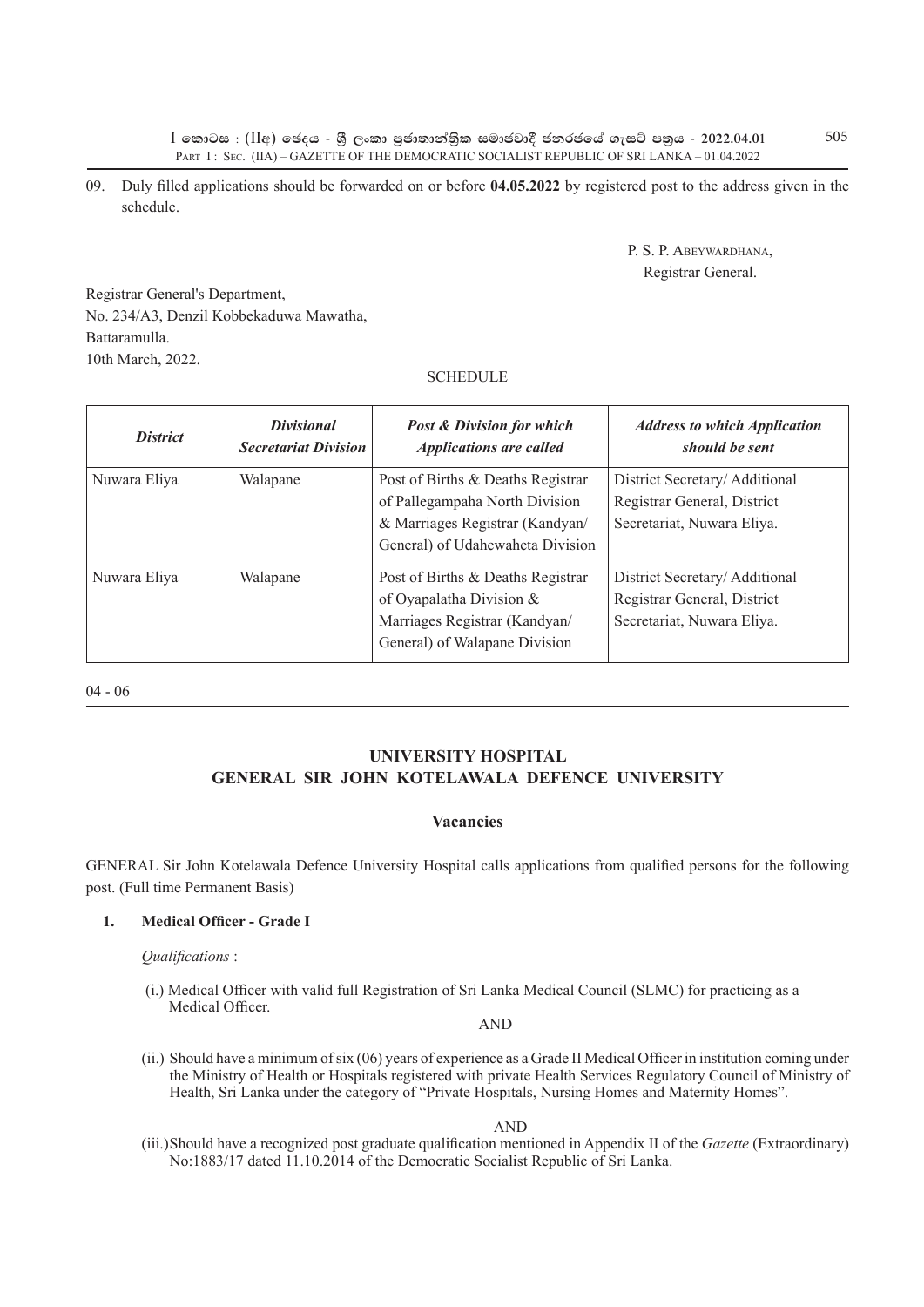### AND

- (iv.) Certificate of Good standing from the Sri Lanka Medical Council (SLMC)
- *Age Limit* : Shall not be less than 25 years and not more than 45 years.
- *Salary Scale* : MO 1-1 Rs. (58,675 3 x 1,375 7 x1,385 2 x1,910 10 x 2,270-99,015) \*Grade I Medical Officers are placed in14th Step of MO 1-1 - Rs.78,585.00

#### **2. Dental Surgeon - Grade I**

*Qualifications* :

(i.) Dental Surgeons with valid full registration of Sri Lanka Medical Council (SLMC) for practicing as a Dental Surgeon.

AND

(ii.) Should have a minimum of nine (09) years of experience as a Grade II Dental Surgeon in institutions coming under the Ministry of Health or Hospitals registered with Private Health Services Regulatory Council of Ministry of Health, Sri Lanka under the category of "Private Hospitals, Nursing Homes and Maternity Homes  $\Box$ .

#### AND

(iii.) Should have a recognized post graduate qualification mentioned in Appendix II of the *Gazette* (Extraordinary) No:1883/17 dated 11.10.2014 of the Democratic Socialist Republic of Sri Lanka.

#### AND

- (iv.) Certificate of good Standing from Sri Lanka Medical Council (SLMC).
- *Age Limit* : Shall not be less than 25 years and not more than 45 years.
- *Salary Scale* : MO 1-1 Rs. (58,675 3×1,375 7×1,385-2×1910-10×2,270 99,015) \*Grade I Dental Surgeons are placed in 14th Step of MO 1-1 - Rs.78,585.00

#### **3. Medical Officer - Grade II**

*Qualifications* :

(i.) Medical Officer with valid full registration of Sri Lanka Medical Council (SLMC) for practicing as a Medical Officer.

AND

(ii.) Should have a minimum of two (02) years of experience as a Medical Officer in institutions coming under the Ministry of Health or Hospitals registered with Private Health Services Regulatory Council of Ministry of Health, Sri Lanka under the category of "Private Hospitals, Nursing Homes and Maternity Homes".

AND

- (iii.) Certificate of good standing from Sri Lanka Medical Council (SLMC).
- *Age Limit* : Shall not be less than 25 years and not more than 45 years.
- *Salary Scale* : MO 1-1 Rs. (58,675 3×1,375 7×1,385-2×1910-10×2,270 99,015) \*Grade II Medical Officer are placed in 5th Step of MO 1-1 - Rs.64,185.00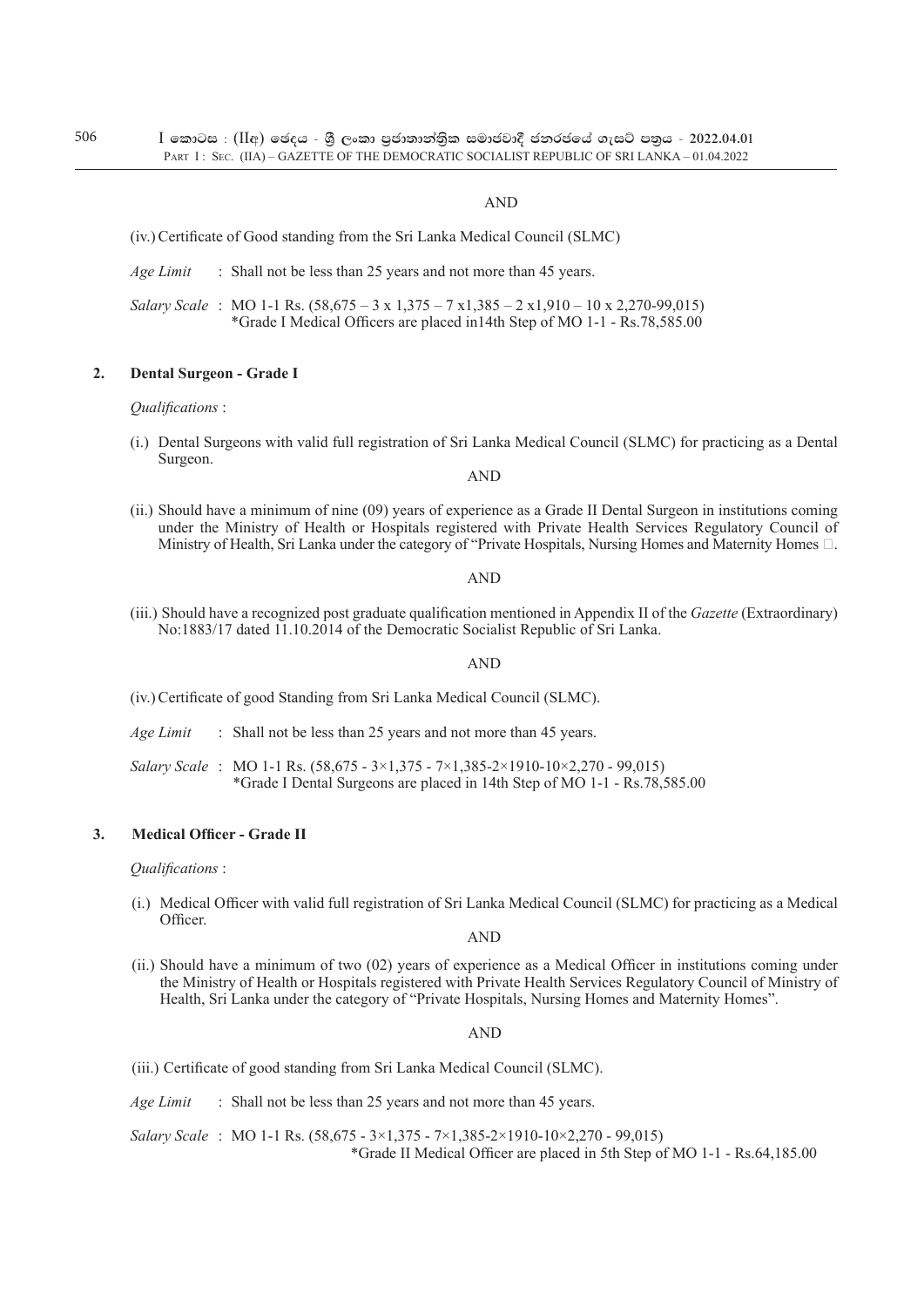### **4. Dental Surgeon - Grade II**

*Qualifications* :

(i.) Dental Surgeon with valid full registration of Sri Lanka Medical Council (SLMC) for practicing as a Dental Surgeon.

AND

(ii.) Certificate of good standing from the Sri Lanka Medical Council (SLMC).

*Age Limit* : Shall not be less than 25 years and not more than 45 years.

*Salary Scal*e : MO 1-1 Rs. (58,675 - 3×1,375 - 7×1,385-2×1910-10×2,270 - 99,015) \*Grade II Dental Surgeons are placed in 1st Step of MO 1-1 - Rs.58,675.00

### **5. Medical Officer - Preliminary Grade**

#### *Qualifications* :

(i.) Medical Officers with valid full registration of Sri Lanka Medical Council (SLMC) for practicing as a Medical Officer.

AND

(ii.) Certificate of good standing from Sri Lanka Medical Council (SLMC).

*Age Limit* : Shall not be less than 25 years and not more than 45 years.

*Salary Scale* : MO 1-1 Rs.(58,675 - 3×1,375 - 7× 1,385 - 2× 1,910 - 10 ×2,270 - 99,015) \*Preliminary Grade Medical Officers are placed in 2nd Step of MO 1-1 - Rs.60,050.00

#### **6. Para Medical - Special Grade**

- Radiographer ( Diagnosis)
- Radiographer (Therapist)
- Medical Laboratory Technician
- Physiotherapist
- Pharmacist
- Ophthalmic Technologist

#### *Qualifications* :

(i.) Should have completed at least Ten years (10) of satisfactory service in Grade I of the service category.

AND

(ii.) If has worked under the Ministry of Health,having passed all the relevant Efficiency Bar Examination and earned ten (10) salary increments.

*Age Limit* : Must be not less than 22 years and not more than 55 years.

*Salary Scale* : MT8 Rs.(50,970–10 ×1,385 –8 × 1,910 –80,100) \*Special Grade Para Medicals are placed in 3rd step of MT 8 – Rs.53,740.00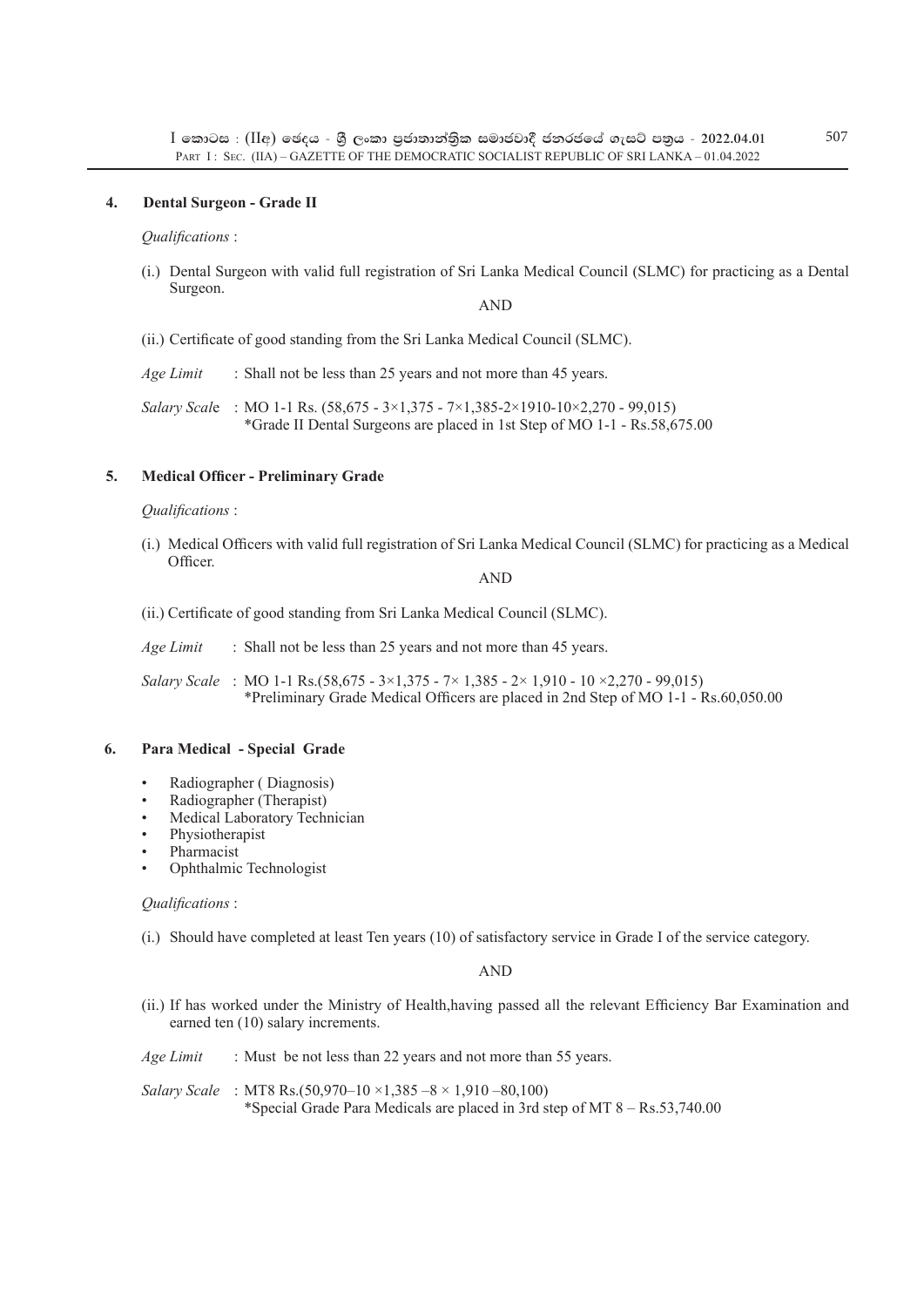#### **7. Matron - Special Grade Nursing Officer**

*Qualifications*:

(i.) Should be a Special Grade Nursing Officer.

AND

(ii.) Should have Successfully Completed the  $1 \frac{1}{2}$  Year diploma which include ward Management and Supervision / Teaching and Supervising/ Public Health Nursing and Midwifery / Psychiatry conducted by the National Institute for Nursing Education / Post Basic Nursing School and should have completed 05 years of experience in a Grade I Nursing Officer (Hospital Service, Education, Public Health) post.

AND

(iii.) Having completed the 3rd Efficiency Bar Examination.

#### AND

(iv.) Having earned all due salary increments and completed a satisfactory service period during the immediately preceding 05 years.

AND

(v.) Performance above satisfactory level in the 05 years prior to the date of promotion as per approved performance appraisal procedure.

*Age Limit* : Must be not less than 25 years and not more than 55 years.

*Salary Scale* : MT8 - Rs. (50,970 -10 x 1385 - 8 x 1910 - 80,100) \*Matrons (Special Grade)are placed in 4th step of MT 8 – Rs.55,125.00

### **8. Nursing Sister**

*Qualifications* :

(i.) Should be a Grade 1 Nursing Officer.

AND

(ii.) Should be a Nursing Officer who has followed and passed the  $1\frac{1}{2}$  year diploma course in Ward Management and Supervision /Teaching and Supervising /Public Health Nursing and Midwifery / Mental Health Nursing, conducted by the National Nursing Training School or Post Primary Nursing School. AND

(iii.)Having passed the 2nd Efficiency Bar Examination.

AND

(iv.) Having earned all due salary increments and completed an active and satisfactory service period during the preceding 5 years.

AND

- (v.) Performance above satisfactory level in the 05 years prior to the date of promotion as per approved performance appraisal procedure.
- *Age limit* : Must be not less than 25 years and not more than 55 years.
- *Salary scale* : MT 7 Rs: (33,295 10 x 445 11 x 660 10 x 730 5 x 750 59,805) \*The Nursing sister is placed in 23rd step of MT  $7 - \text{Rs}.45,735.00$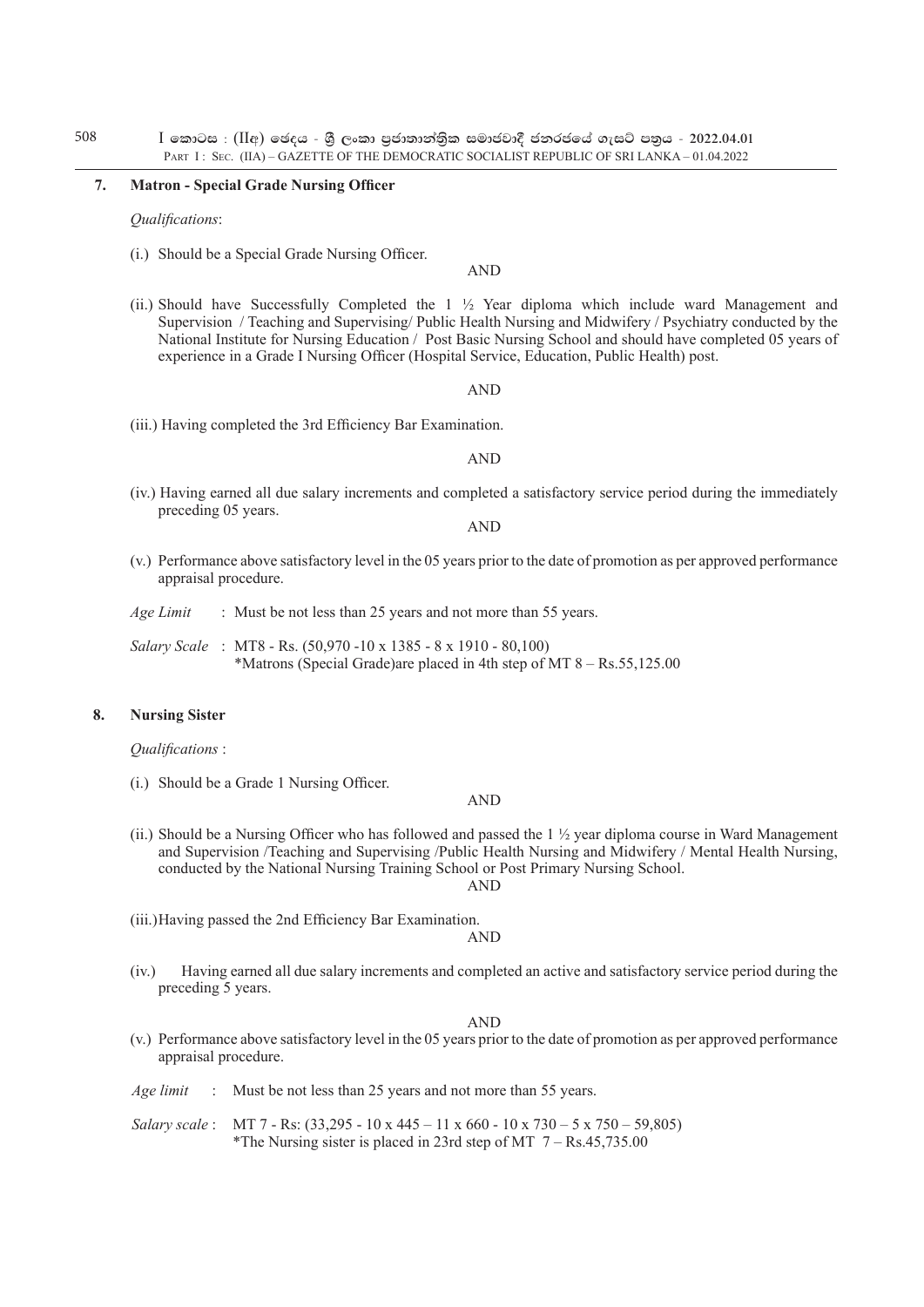#### **9. Nursing Officer-**

*Qualifications* :

(i.) Shall Possess a BSc degree in Nursing or Diploma in Nursing from a recognized University or from the Ministry of Health;

#### AND

(ii.) Shall have passed all subjects in Biology or Mathematics or Agriculture Streams (Except Common General Test) at one sitting at the G.C.E. (A/L) Examination or three (03) subjects of the old syllabus in the same streams at one sitting;

#### AND

- (iii.) Shall have passed six (06) subjects at not more than two sittings with four (04) credit passes for Sinhala / Tamil Language, Mathematics, Science and English at the G.C.E. (O/L) Examination.
- *Age Limit* : Shall not be less than 22 years and not more than 45 years.
- *Salary Scale* : MT 7 –Rs.(33,295 10 x 445 11 x 660 10 x 730 5 x750 59,805) \*The Nursing Officer is placed in1st step of MT  $7 - Rs.33,295.00$

#### **10. Pharmacist-**

#### *Qualifications* :

(i.) Passed the G.C.E. (O/L) Examination in six subjects with four Credit passes including Sinhala / Tamil, Mathematics and Science at one sitting and passed the English language at not more than two sittings;

#### AND

(ii.) Passed the G.C.E. (A/L) Examination in three subjects with a Credit pass for Chemistry and two other subjects of Combined Mathematics, Biology, Physics or Agriculture at one sitting;

#### AND

(iii.) (*a.*)Should have a degree in Pharmacology / Science (Pharmacology) from a University recognized by the University Grants Commission or from an institution recognized by the University Grants Commission as a degree awarding institution;

#### OR

 (*b.*) Should have completed the two-year,full-time Diploma Course in Pharmacology conducted by the Ministry of Health;

#### AND

 $(iv.)$ (*a.*) Registration of Sri Lanka Medical Council (SLMC) to practice as a Pharmacist;

#### OR

- (*b.*) If the applicant possesses a foreign degree, should have registered in Sri Lanka Medical Council for practicing as a Pharmacist in Sri Lanka.
- *Age limit* : Must be not less than 22 years and not more than 45 years.
- *Salary scale* : MT 6 Rs: (32,850 10 x 445 11 x 660 10 x 730 10 x 750 59,360) \*Pharmacist is placed in 1st step of MT  $6 - \text{Rs}.32,850.00$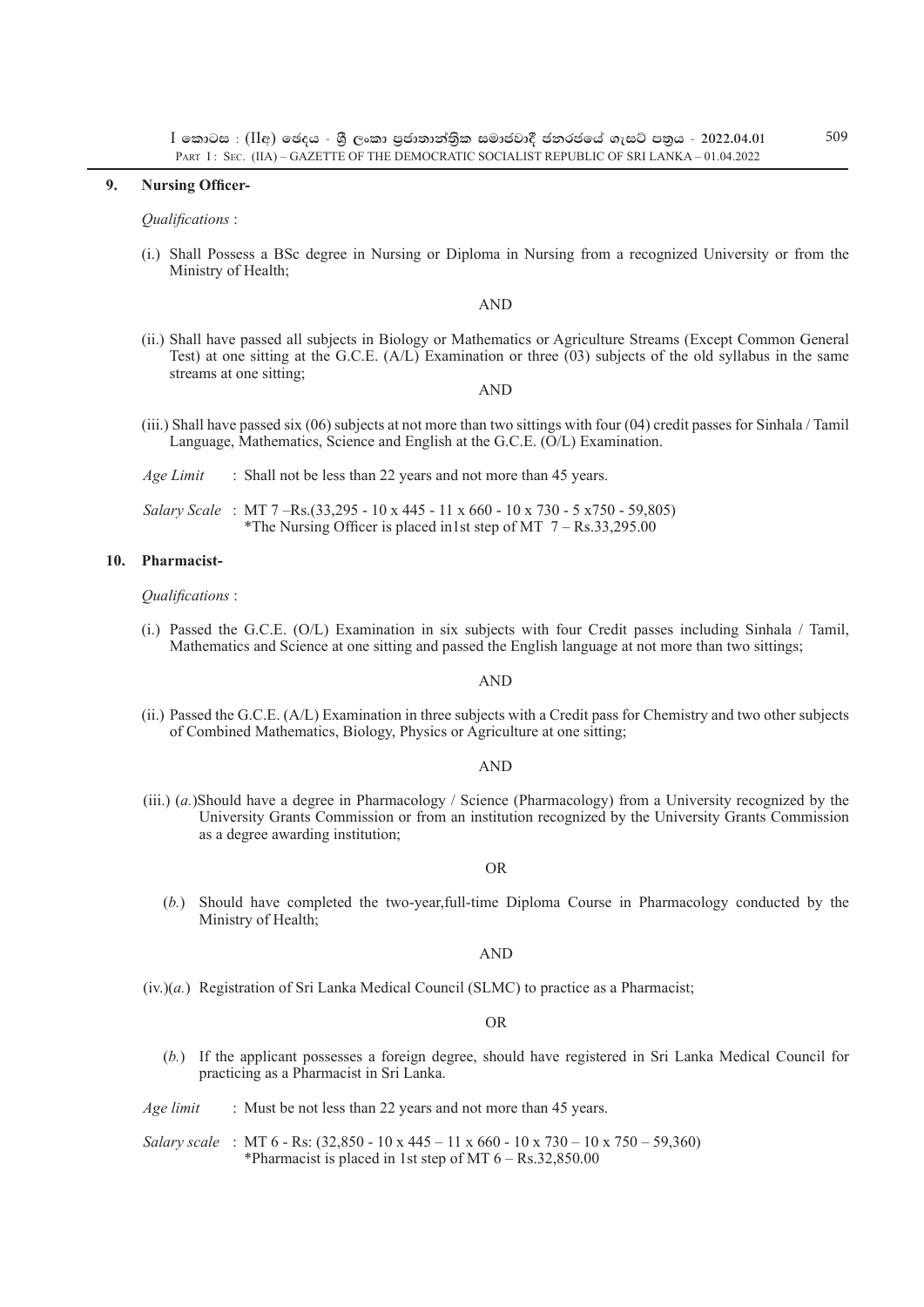## **11. Radiographer (Therapist) -**

## *Qualifications* :

(i.) Passed the GCE (O/L) Examination in six subjects with four Credit passes including Sinhala / Tamil, Mathematics and Science at one sitting and passed English Language at not more than two sittings;

## AND

(ii.) Passed the G.C.E. (A/L) Examination with a Credit pass for Physics, and two other subjects including Combined Mathematics, Biology, Chemistry or Agriculture at one sitting;

### AND

(iii.)(*a.*) Bachelor's Degree in Radiotherapy / Radiology from a University recognized by the University Grants Commission or an institution recognized by the University Grants Commission as a degree awarding institution;

## OR

(*b.*) Should have passed the two-year Diploma Training Course in Radiographer conducted by the Ministry of Health;

## AND

(iv.)(*a.*) Should have registered with the Sri Lanka Medical Council to work as a Radiographer in Sri Lanka;

OR

(*b.*) If the applicant possesses a foreign degree, should have registered in Sri Lanka Medical Council for practicing as a Radiographer in Sri Lanka.

*Age limit* : Must be not less than 22 years and not more than 45 years. *Salary scale* : MT 6 –(Rs: 32,850 - 10 x 445 – 11 x 660 - 10 x 730 – 10 x 750 – 59,360) \*Radiographer is placed in 1st step of MT 6 – Rs.32,850.00

## **12. Radiographer ( Diagnosis) -**

#### *Qualifications* :

(i.) Passed the GCE (O/L) Examination in six subjects with four Credit passes including Sinhala / Tamil, Mathematics and Science at one sitting and passed English Language at not more than two sittings;

#### AND

(ii.) Passed the G.C.E. (A/L) Examination with a Credit pass for Physics, and two other subjects including Combined Mathematics, Biology, Chemistry or Agriculture at one sitting;

#### AND

(iii.) (*a*.)Bachelor's Degree in Radiotherapy / Radiology from a University recognized by the University Grants Commission or an institution recognized by the University Grants Commission as a degree awarding institution;

OR

(*b.*) Should have passed the two-year Diploma Training Course in Radiographer conducted by the Ministry of Health;

AND

(iv.)(*a.*) Should have registered with the Sri Lanka Medical Council to work as a Radiographer in Sri Lanka;

OR

(*b.*) If the applicant possesses a foreign degree, should have registered in Sri Lanka Medical Council for practicing as a Radiographer in Sri Lanka.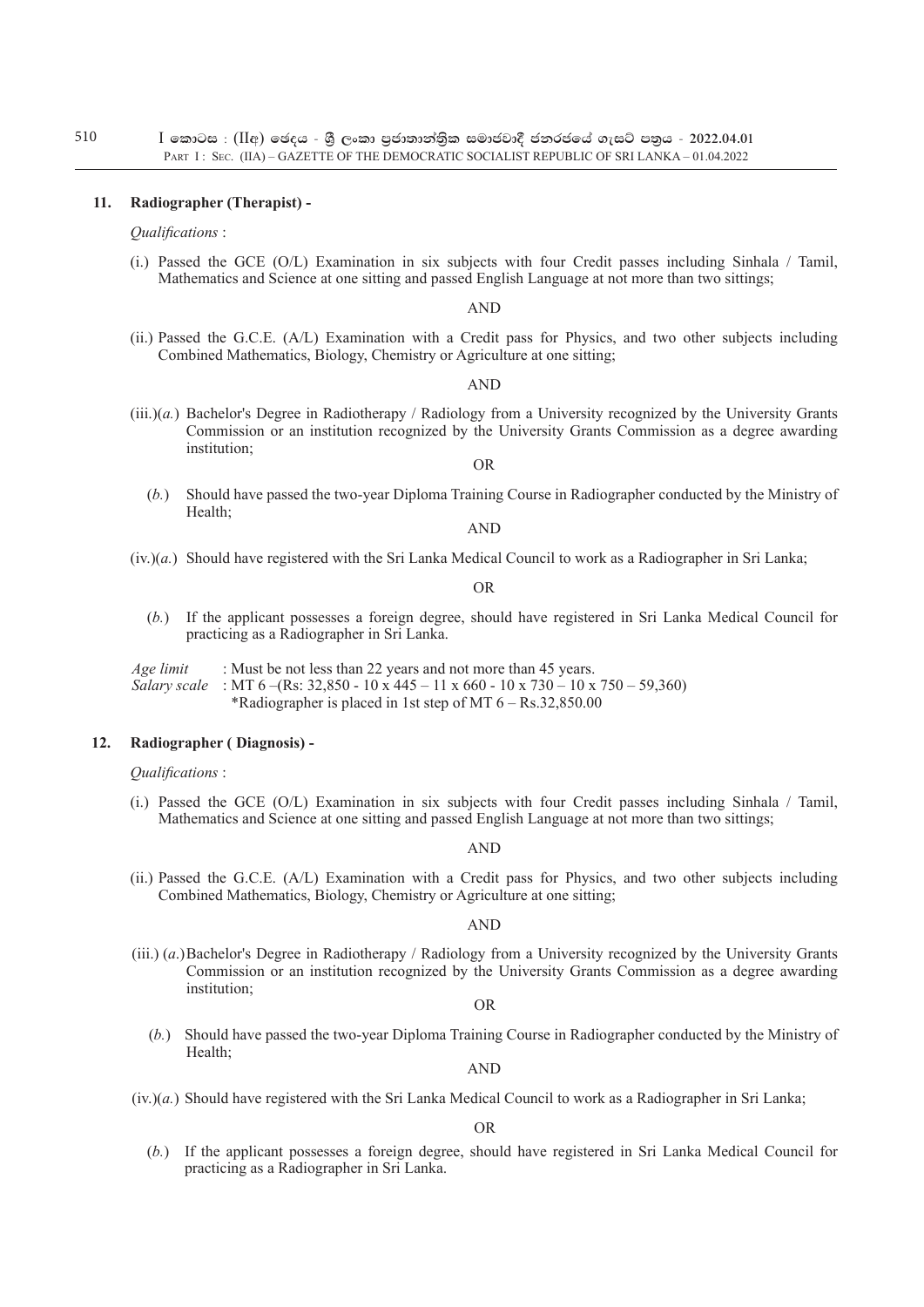Age limit : Must be not less than 22 years and not more than 45 years. Salary scale : MT  $6 - (Rs: 32,850 - 10 \times 445 - 11 \times 660 - 10 \times 730 - 10 \times 750 - Rs.59,360)$ \*Radiographer is placed in 1st step of MT 6 - Rs: 32,850.00

### **13. Medical Laboratory Technician**

#### Qualifications:

(i.) Passed the GCE (O/L) Examination in Six subjects with four Credit passes including Sinhala / Tamil, Mathematics and Science at one sitting and passed English Language at not more than two sittings.

#### AND

(ii.) Passed the G.C.E. (A/L) Examination with a Credit pass for Chemistry, and two other subjects including Combined Mathematics, Biology, Physics or Agriculture at one sitting.

#### AND

(iii.) (*a.*)Should have bachelor's degree in Medical Laboratory Technician from a University recognized by the University Grants Commission or an institution recognized by the University Grants Commission as a degree awarding institution.

OR

(*b.*) Should have passed the two-year Diploma Training Course in Medical Laboratory Technician conducted by the Ministry of Health.

AND

- (iv)(*a.*) Should have registered with the Sri Lanka Medical Council to work as a in Sri Medical Laboratory Technician Lanka.
	- (*b.*) If the applicant possesses a foreign degree, should have registered in Sri Lanka Medical Council for practicing as aMedical Laboratory Technicianin Sri Lanka.
- *Age limit* : Must be not less than 22 years and not more than 45 years.

*Salary scale* : MT 6 – (Rs: 32,850 - 10 x 445 – 11 x 660 - 10 x 730 – 10 x 750 – Rs.59,360) \*Medical Laboratory Technician is placed in 1st step of MT 6 - Rs: 32,850.00

## **14. Physiotherapist**

#### *Qualifications* :

(i.) Passed the GCE (O/L) Examination in six subjects with four Credit passes including Sinhala / Tamil, Mathematics and Science at one sitting and passed English Language at not more than two sittings.

#### AND

(ii.) Passed the G.C.E. (A/L) Examination with a Credit pass for Physics, and two other subjects including Combined Mathematics, Biology, Chemistry or Agriculture at one sitting.

#### AND

(iii.) (*a.*)Bachelor's Degree in Physiotherapist from a University recognized by the University Grants Commission or an institution recognized by the University Grants Commission as a degree awarding institution.

OR

(*b.*) Should have passed the two-year Diploma Training Course in Physiotherapist conducted by the Ministry of Health.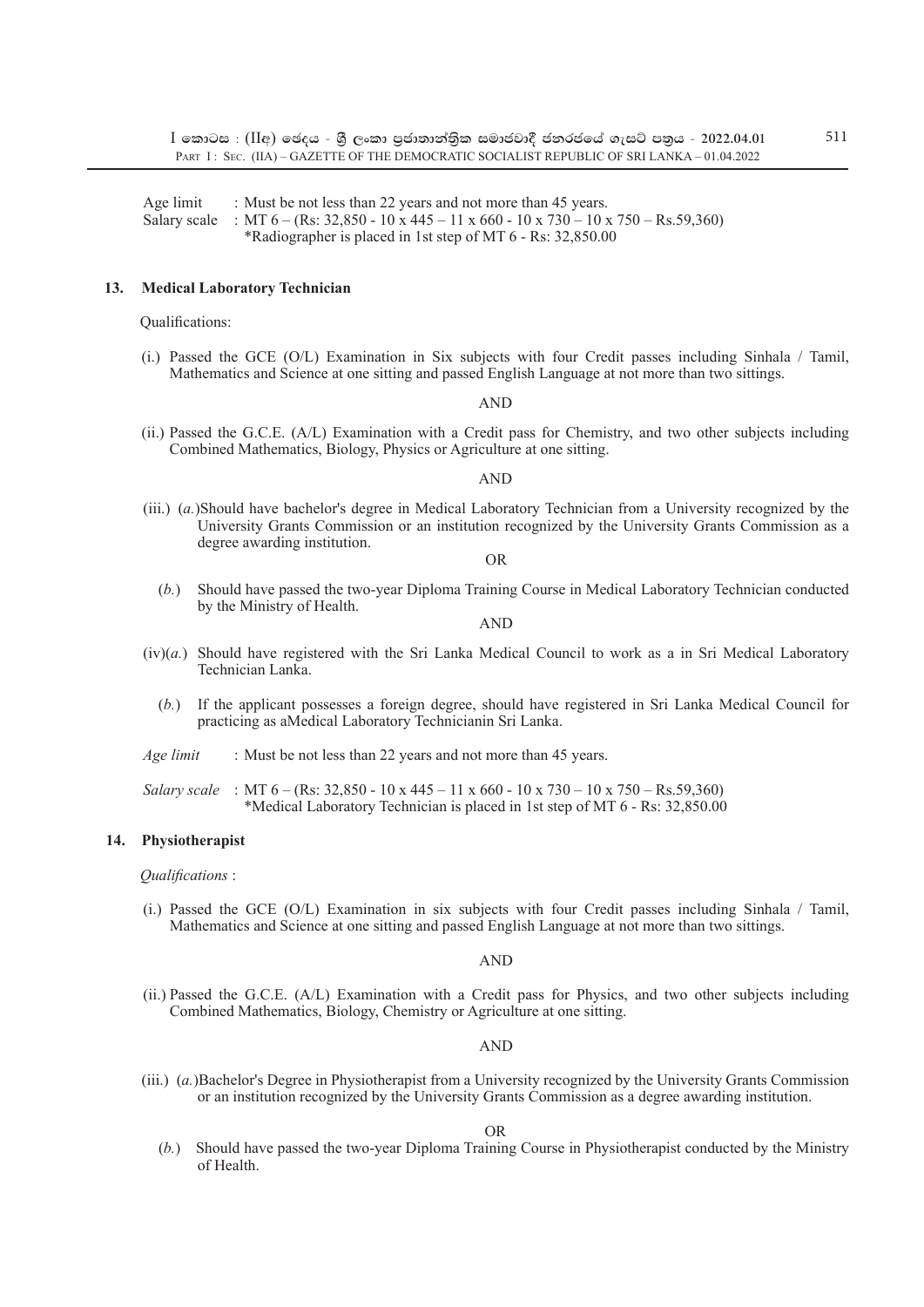#### AND

(iv.)(*a.*) Should have registered with the Sri Lanka Medical Council to work as a Physiotherapist in Sri Lanka.

- (*b.*) If the applicant possesses a foreign degree, should have registered in Sri Lanka Medical Council for practicing as a Physiotherapist in Sri Lanka.
- Age limit : Must be not less than 22 years and not more than 45 years.

Salary scale : MT  $6 - (Rs: 32,850 - 10 \times 445 - 11 \times 660 - 10 \times 730 - 10 \times 750 - Rs.59,360)$ \*Physiotherapist is placed in 1st step of MT 6 - Rs: 32,850.00

#### **15. Occupational Therapist**

*Qualifications* :

(i.) Passed the GCE (O  $/$  L ) Examination in Six subjects with four Credit passes including Sinhala  $/$  Tamil, Mathematics and Science at one sitting and passed English Language at not more than two sittings.

#### AND

(ii.) Passed the G.C.E. (A/L) Examination in three subjects with a Credit pass for Physics and two other subjects of Combined Mathematics, Biology, Chemistry or Agriculture at one sitting.

#### AND

(iii.) (*a.*)Should have a degree in Occupational Therapist from a University recognized by the University Grants Commission or from and institution recognized by the University Grants Commission as a degree awarding **Institution** 

#### OR

(*b.*) Should have completed the two-year full-time Diploma Course in Occupational Therapist conducted by the Ministry of Health.

#### AND

(iv.)(*a.*) Should have registered with the Sri Lanka Medical Council to work as anOccupational Therapist.

OR

(*b.*) If the applicant possesses a foreign degree, should have registered in Sri Lanka Medical Council for practicing as an Occupational Therapist in Sri Lanka.

*Age limit* : Must be not less than 22 years and not more than 45 years.

*Salary scale* : MT 6 – (Rs: 32,850 - 10 x 445 – 11 x 660 - 10 x 730 – 10 x 750 – Rs.59,360) \*Occupational Therapist is placed under 1st step of MT 6 - Rs: 32,850.00

## **16. Dental Technician**

*Qualifications* :

(i.) Passed the G.C.E. (O/L) Examination in Six subjects including English Language, with Credit passes for Sinhala / Tamil, Mathematics, Science and one other subject in not more than two sittings.

AND

(ii.)Passed the G.C.E. (A/L) Examination in the Science Stream with a Credit pass for Chemistry and passed two other subjects from Physics, Biology or Agriculture at one sitting.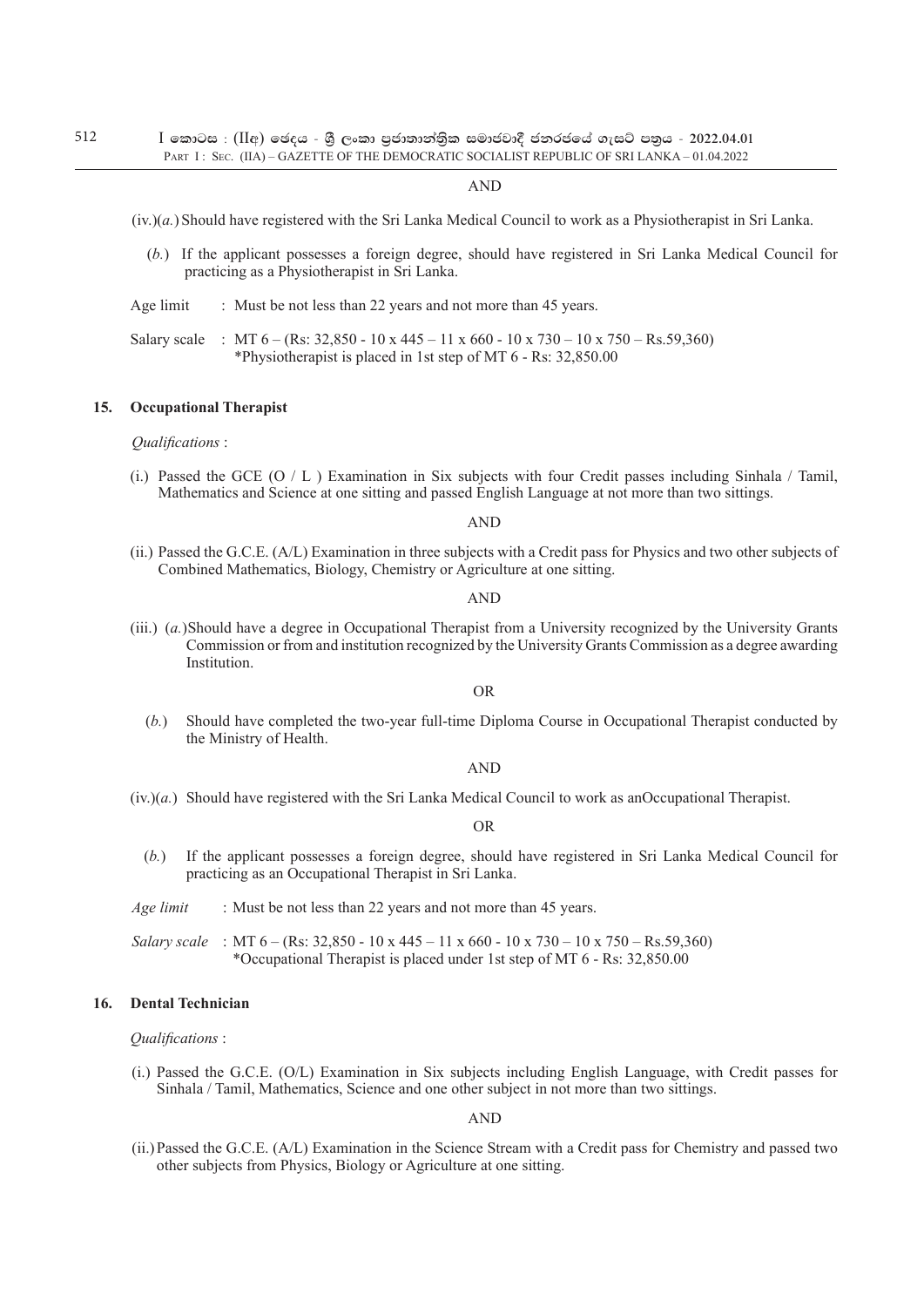## AND

(iii.)Should have passed the two-year full-time Diploma course for Dental Technician conducted by the Faculty of Dental,University of Peradeniya or Ministry of Health.

#### AND

- (iv.) Should have registered with the Sri Lanka Medical Council.
- Age limit : Must be not less than 22 years and not more than 45 years.
- Salary scale : MT 6 Rs:(32,850 10 x 445 11 x 660 10 x 730 10 x 750 Rs.59,360) \*Dental Technician is placed under 1st step of MT 6 - Rs: 32,850.00

#### **17. Ophthalmic Technologist**

*Qualifications* :

(i.) Passed the G.C.E, (O/L) Examination in six subjects including English Language with Credit passes for Sinhala / Tamil, Mathematics, Science and one other subject in not more than two sittings.

AND

(ii.) Passed the G.C.E. (A/L) Examination in the Science Stream with a Credit pass for Physics and two other subjects from Chemistry, Biology or Agriculture at one sitting.

#### AND

(iii.)Should have passed the two-year full-time Diploma in Ophthalmic Technology course conducted by the Ministry of Health.

AND

(iv.)(*a.*) Should have registered with the Sri Lanka Medical Council to work as an Ophthalmic Technologist in Sri Lanka.

OR

- (*b.*) If the applicant possesses a foreign degree, should have registered in Sri Lanka Medical Council for practicing as an Ophthalmic Technologist in Sri Lanka.
- Age limit : Must be not less than 22 years and not more than 45 years.

Salary scale : MT 6 - Rs: (32,850 - 10 x 445 – 11 x 660 - 10 x 730 – 10 x 750 – Rs.59,360) \*Ophthalmic Technologist is placed under 1st step of MT 6 - Rs: 32,850.00

## **18. Midwife**

*Qualifications* :

(i.) Shall have passed in six (06) subjects including English with four (04) credit passes for Sinhala / Tamil Language, Mathematics, Science and one other subject in not more than two sittings at the G.C.E. (O/L) Examination.

AND

(ii.) Shall have passed three subjects from Bio Science, Physics, Agriculture and Chemistry at one sitting at the G.C.E (A/L) Examination.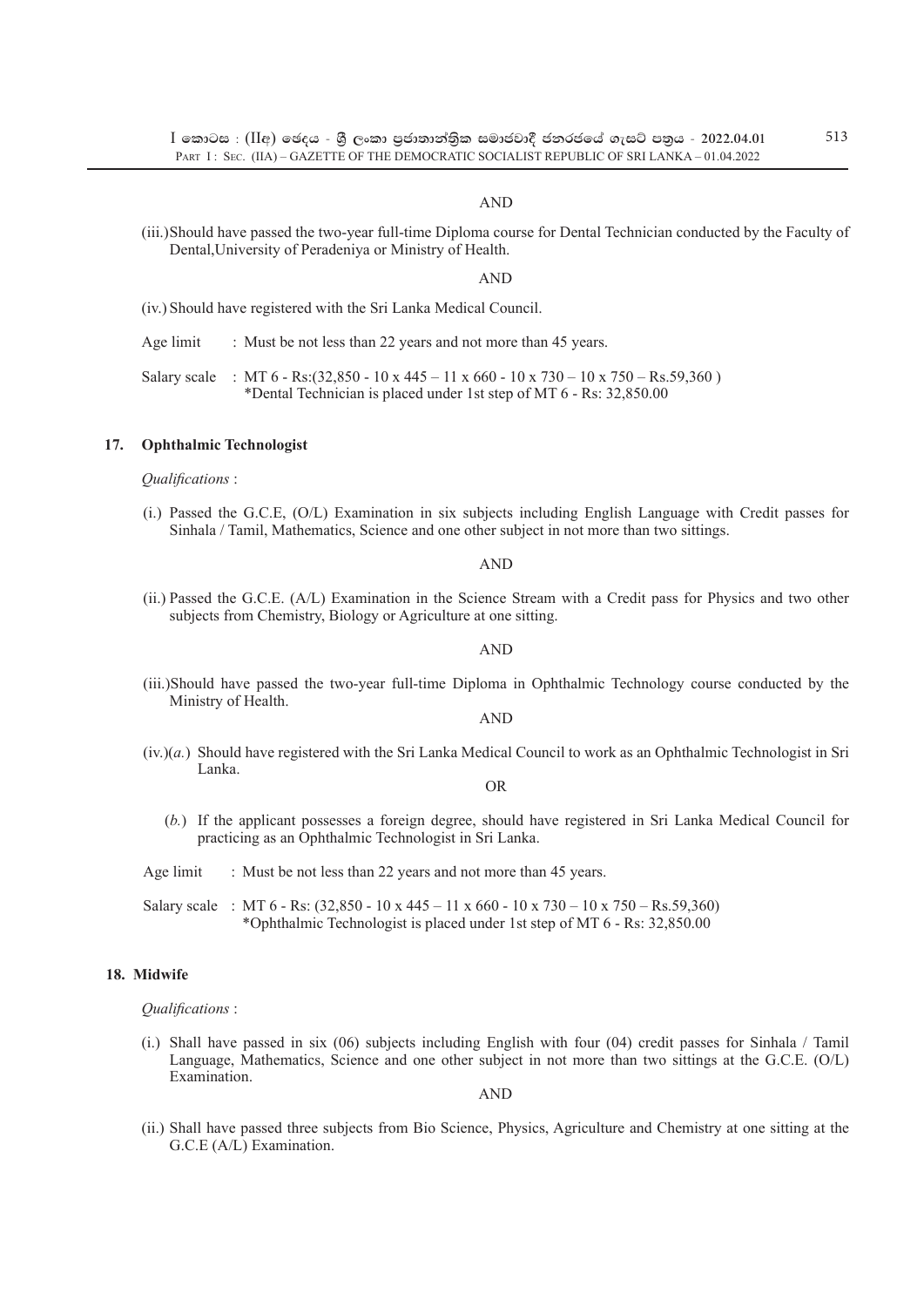$I$  කොටස : (IIඅ) ඡෙදය - ශී ලංකා පුජාතාන්තික සමාජවාදී ජනරජයේ ගැසට් පතුය - 2022.04.01 PART I: SEC. (IIA) – GAZETTE OF THE DEMOCRATIC SOCIALIST REPUBLIC OF SRI LANKA – 01.04.2022

### AND

(iii.)Should have obtained the Diploma Certificate after successfully completing the full-time1½ years Diploma for Midwifery conducted by Ministry of Health.

AND

- (iv.) Only females can apply.
- Age Limit : Shall not be less than 22 years and not more than 55 years.
- Salary Scale : MT 5 Rs. (32,405 10 x 445 11 x 660 10 x 730 10 x 750 Rs.58,915) \*Midwife is placed under 1st step of MT 5 - Rs: 32,405.00

#### **19. Lab Assistant**

*Qualifications* :

(i.) Should have obtained a second level (02) Certificate in National Vocational Qualification (NVQ 2) issued by a Technical / Vocational Training Institute recognized by the Tertiary and Vocational Education Commission in the subject relevant to the role of the post.

AND

(ii.) Shall have passed in six (06) subjects with at least three (03) credit passes in not more than two sittings at the G.C.E. (O/L) Examination.

| Age Limit |  |  | Shall not be less than 18 years and not more than 45 years. |
|-----------|--|--|-------------------------------------------------------------|
|-----------|--|--|-------------------------------------------------------------|

Salary Scale : PL 2 Rs.(25,750 - 10 x 270-10 x 300 - 10 x 330-12 x350 - Rs.38,950) \*Lab Assistant is placed under 1st step of PL  $2 - \text{Rs}.25,750.00$ 

### **20. Cook**

*Qualifications* :

- (i.) Should have obtained a second level (02) Certificate in National Vocational Qualification (NVQ 2) issued by a Technical / Vocational Training Institute recognized by the Tertiary and Vocational Education Commission in the subject relevant to the role of the post.
- Age Limit : Shall not be less than 18 years and not more than 45 years.

Salary Scale : PL 2 Rs.(25,750 - 10 x 270-10 x 300 - 10 x 330-12 x350 - Rs.38,950) \*Cook is placed under 1st step of PL  $2 - \text{Rs}.25,750.00$ 

### **21. Dental Assistant**

Qualifications:

(i.) Shall have passed in six (06) subjects with at least three (03) credit passes in not more than two sittings at the G.C.E. (O/L) Examination.

**OR** 

(ii.) Should have obtained a second or third level Certificate in National Vocational Qualification issued by a Technical / Vocational Training Institute recognized by the Tertiary and Vocational Education Commission in the subject relevant to the role of the post.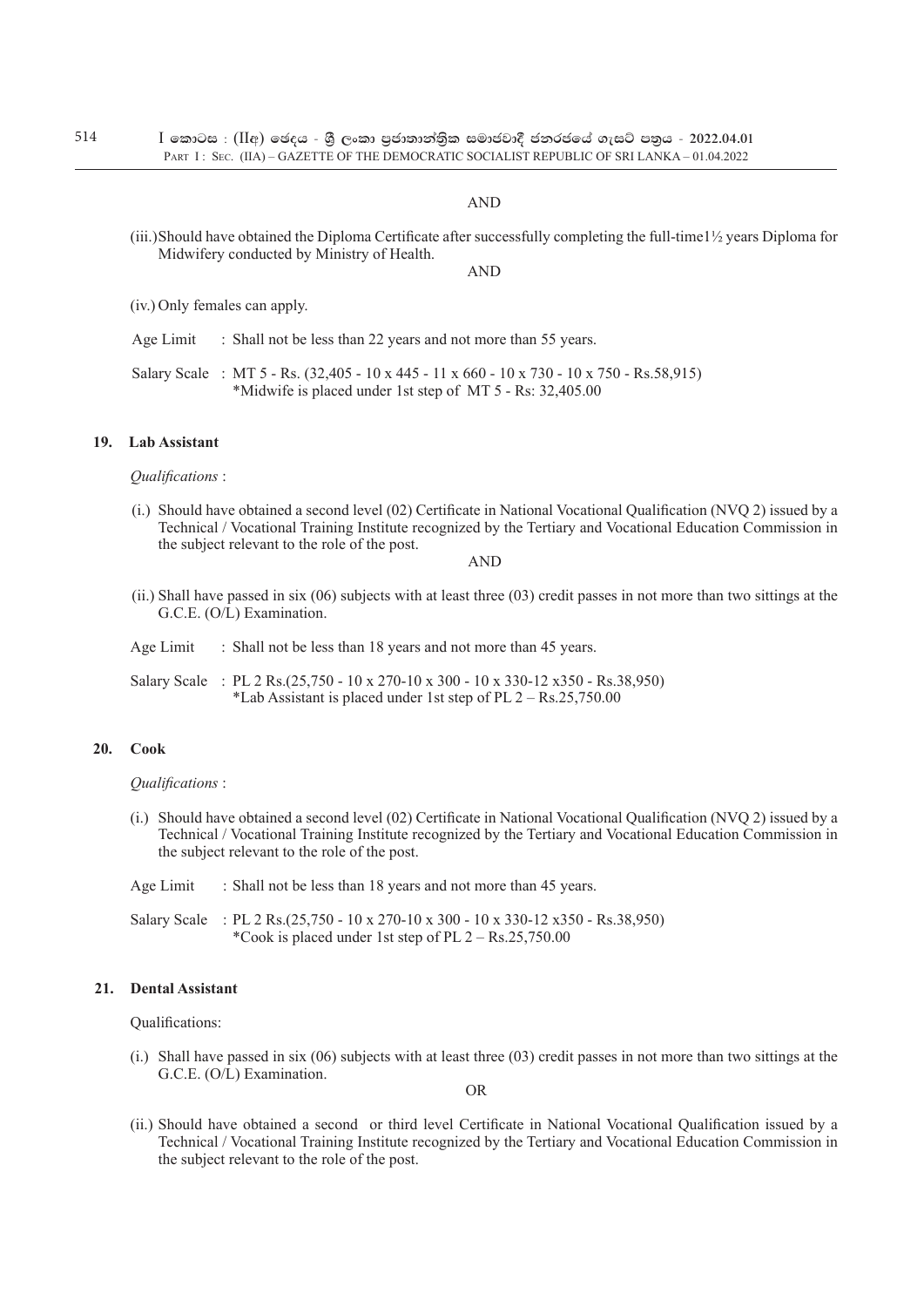## AND

(iii.) Should have minimum of 01-year experience.

Age Limit : Shall not be less than 18 years and not more than 45 years.

Salary Scale : PL 2 Rs.(25,750 - 10 x 270-10 x 300 - 10 x 330-12 x350 - 38,950) \*Dental Assistant is placed under 1st step of PL 2 – Rs.25,750.00

### **22. Phlebotomist**

Qualifications:

(i.) Shall have passed in six (06) subjects with at least three (03) credit passes with Science or Health & Physical Education at not more than two sittings at the G.C.E. (O/L) Examination.

AND

(ii.) Certificate of having been trained as a Phlebotomist (Venous dissector) by a recognized government or private hospital or institution.

**OR** 

- (iii.)Should have obtained a second or third level Certificate in National Vocational Qualification issued by a Technical / Vocational Training Institute recognized by the Tertiary and Vocational Education Commission in the subject relevant to the role of the post.
- Age Limit : Shall not be less than 18 years and not more than 45 years.
- Salary Scale : PL 2 Rs.(25,750 10 x 270-10 x 300 10 x 330-12 x350 38,950) \*Phlebotomist is placed under 1st step of PL 2 – Rs.25,750.00

### **23. Attendant**

*Qualifications* :

- (i.) Shall have passed in six (06) subjects with at least three (03) credit passes in not more than two sittings at the G.C.E. (O/L) Examination.
- Age Limit : Not less than 18 years and not more than 45 years.

Salary Scale : PL 2 Rs.(25,750 - 10 x 270-10 x 300 - 10 x 330-12 x350 - 38,950) \*Attendant is placed under 1st step of PL 2 – Rs.25,750.00

#### **24. Messenger Com/Office Labourer**

#### *Qualifications* :

(i.) Shall have passed in six (06) subjects with at least three (03) credit passes in not more than two sittings at the G.C.E. (O/L) Examination.

Age Limit : Not less than 18 years and not more than 45 years.

Salary Scale : PL 2 Rs.(25,750 - 10 x 270-10 x 300 - 10 x 330-12 x350 - 38,950) \*Messenger Com/Office Labour is placed under 1st step of PL 2 – Rs.25,750.00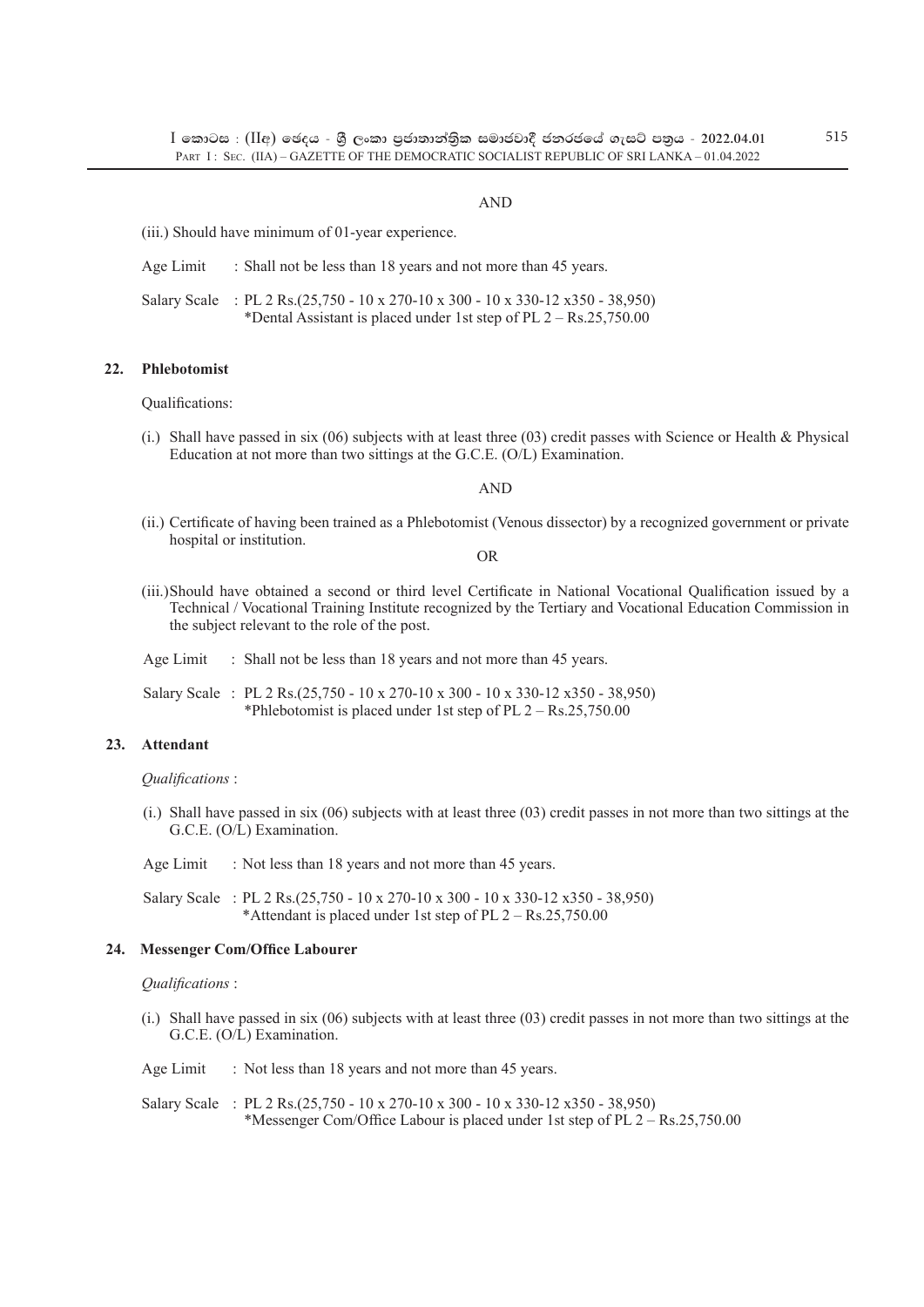*General Conditions* :

- (i.) Shall be a citizen of Sri Lanka.
- (ii.) Shall be adequate physical and mental fitness to discharge the duties of the post well, and to serve in the General Sir John Kotelawala Defence University Hospital or at any other place in the island, as may be determined by the University Administration.
- (iii.) Shall be of excellent moral character.
- (iv.) The applicants should have completed all requisite qualifications by the closing date of applications.
- (v.) These posts are permanent and the Medical Officer Preliminary Grade and other posts which are not from the special grades are subject to a probation period of three (03) years, while officers who had served in the posts of Medical Officer Grade I, Dental Surgeon Grade I, Medical Officer Grade II and Dental Surgeon Grade II and other special grade posts in the public service, are subject to a probation period of one (01) year.
- (vi.) Contribution of the employee to Employees Provident Fund (EPF) is 10% and the University will contribute 15% for (EPF) and 3% for Employees Trust Fund (ETF).(Subject to revisions that may be introduced by Parliament by law).
- (vii.)Duly completed applications with certified copies of relevant certificates shall be submitted under registered post to reach "Executive Director, University Hospital, General Sir John Kotelawala Defence University, Werahera" on or before **18.04.2021.** The post applied should be indicated on the top left hand corner of the envelope.
- (viii.) General Sir John Kotelawala Defence University reserves the right to shortlist prospective applicants.
- (ix.) Incomplete or late applications and those which do not comply with the prescribed format will be rejected.
- (x.) Application and other relevant details could be downloaded from the KDU Website.

## www.kdu.ac.lk

 General Kamal Gunarathne (Retd), WWV RWP RSP USP ndc psc Mphil, Secretary, Ministry of Defence.

04 - 139/1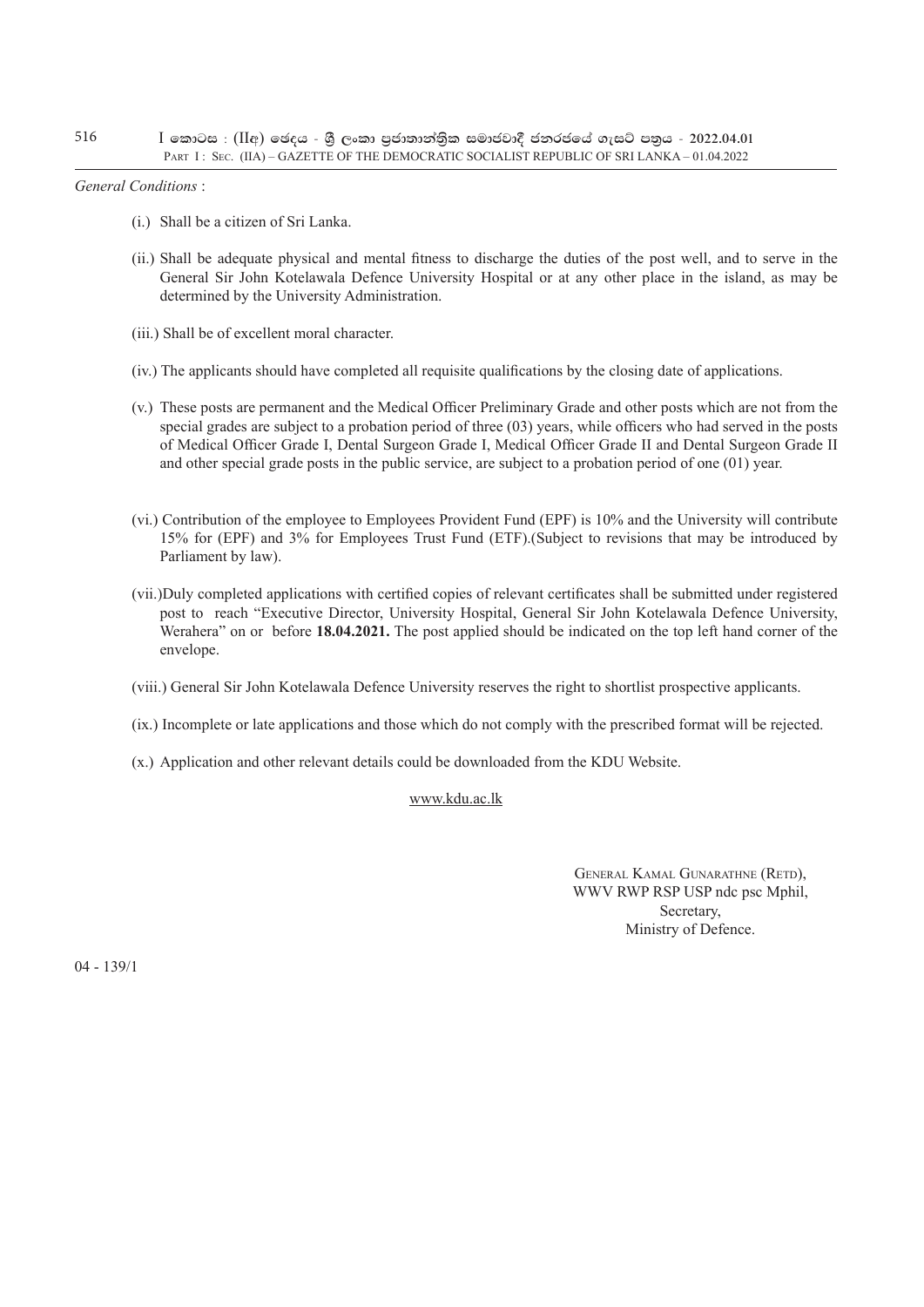## **University hospital general sir john kotelawala defence university**

## **Trainee Vacancies**

## Ophthalmic Technologist/ ECG Recordist and EEG/ EMG Recordist

#### **1. Trainee Ophthalmic Technologist**

#### *Qualifications* :

(i.) Shall have passed in six (06) subjects including English with four (04) Credit Passes for Sinhala / Tamil Language, Mathematics, Science and one other subject in not more than two sittings at the G.C.E. (O/L) Examination;

#### AND

(ii.) Should have passed GCE (A/L) Examination with a Credit Pass for the subject of "Physics" and Two Passes for two subjects among Chemistry, Biology and Agriculture Science at one sitting.

*Age Limit* : Shall not be less than 22 years and not more than 25 years.

*Salary Scale* : Salaries to be paid as per the Public Administration Circular No. 03/2016 Schedule V dated on 25.02.2016. (Monthly Rs.25,790.00)

## **2. Trainee ECG Recordist**

#### *Qualifications* :

(i.) Shall have passed in six (06) subjects including English at least with four (04) Credit Passes for Sinhala / Tamil Language, Mathematics, Science and one other subject in not more than two sittings at the G.C.E. (O/L) Examination;

### AND

(ii.) Should have passed GCE (A/L) Examination with a Credit Pass for the subject of "Biology" and passes for Chemistry and Physics at one sitting.

*Age Limit* : Shall not be less than 22 years and not more than 25 years.

*Salary Scale* : Salaries to be paid as per the Public Administration Circular No. 03/2016 Schedule V dated on 25.02.2016. (Monthly Rs.25,790.00)

## **3. Trainee EEG/ EMG Recordist**

## *Qualifications* :

(i.) Shall have passed in six (06) subjects including English at least with four (04) Credit Passes for Sinhala / Tamil Language, Mathematics, Science and one other subject in not more than two sittings at the G.C.E. (O/L) Examination;

## AND

(ii.) Should have passed GCE (A/L) Examination with a Credit Pass for the subject of "Biology" and passes for Chemistry and Physics at one sitting.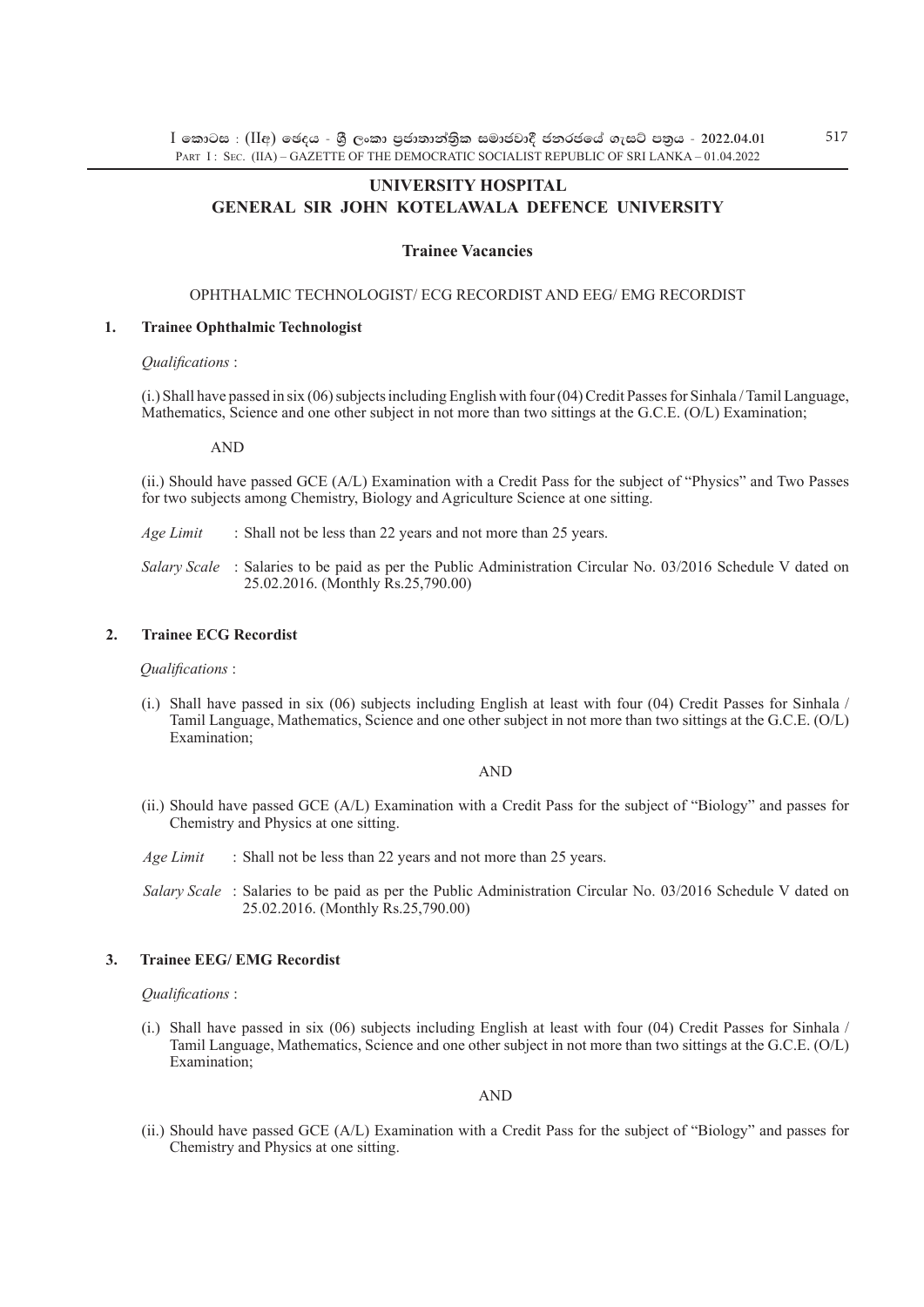$I$  කොටස : ( $II$ අ) ඡෙදය - ශීූ ලංකා පුජාතාන්තිුක සමාජවාදී ජනරජයේ ගැසට් පතුය - 2022.04.01 PART I : SEC. (IIA) – GAZETTE OF THE DEMOCRATIC SOCIALIST REPUBLIC OF SRI LANKA – 01.04.2022

*Age Limit* : Shall not be less than 22 years and not more than 25 years.

*Salary Scale* : Salaries to be paid as per the Public Administration Circular No. 03/2016 Schedule V dated on 25.02.2016. (Monthly Rs.25,790.00)

## **GENERAL CONDITIONS** :

- 1. Duly completed applications with certified copies of relevant educational, professional and service certificates shall be submitted under registered cover to reach "Executive Director, General Sir John Kotelawala Defence University Hospital, Werahera" before **18.04.2022.**The post applied shall be indicated on the top left hand corner of the envelop.
- 2. General Sir John Kotelawala Defence University Hospital reserves the right to shortlist prospective applicants.
- 3. Incomplete, late and application which do not comply with the prescribed format will be rejected.
- 4. All the relevant details could be obtained from the KDU web site. (www.kdu.ac.lk)

## www.kdu.ac.lk

04 - 139/2

## **Examinations, Results of Examinations & c.,**

## **legal draftsman's department**

## **open competitive examination for the filling of vacancies in the post of editor grade III and documentation assistant grade III of the management assistant non technical category 2 in the legal draftsman's department - 2022**

applications are invited for the selection of suitable Sri Lankan citizens to fill the vacancies in two post of Sinhala Editor, two posts of Tamil Editor and one post of English Editor of Editor Grade III and three posts of Tamil Documentation Assistant and five posts of English Documentation Assistant of Documentation Assistant Grade III in the Legal Draftsman's Department.

Candidates who have fulfilled the required qualifications will be selected to be appointed to the posts of Editor Grade III and Documentation Assistant Grade III, according to the results of a written examination held by the Sri Lanka Institute of Development Administration, on behalf of the Legal Draftsman's Department.

- 01. Conditions of Employment :
	- 1.1 These posts are permanent and pensionable, contributions should be made to the Widows/Widowers and Orphans Pension Fund and appointees shall be subject to the policy decisions with respect to the pension scheme, made by the Government from time to time.
	- 1.2. Officers appointed to these posts are subject to a probation period of three (03) years.
	- 1.3. The applicants should acquire proficiency in the prescribed official language/languages within 03 years from the recruitment to the post as per the Public Administration Circular No. 18/2020.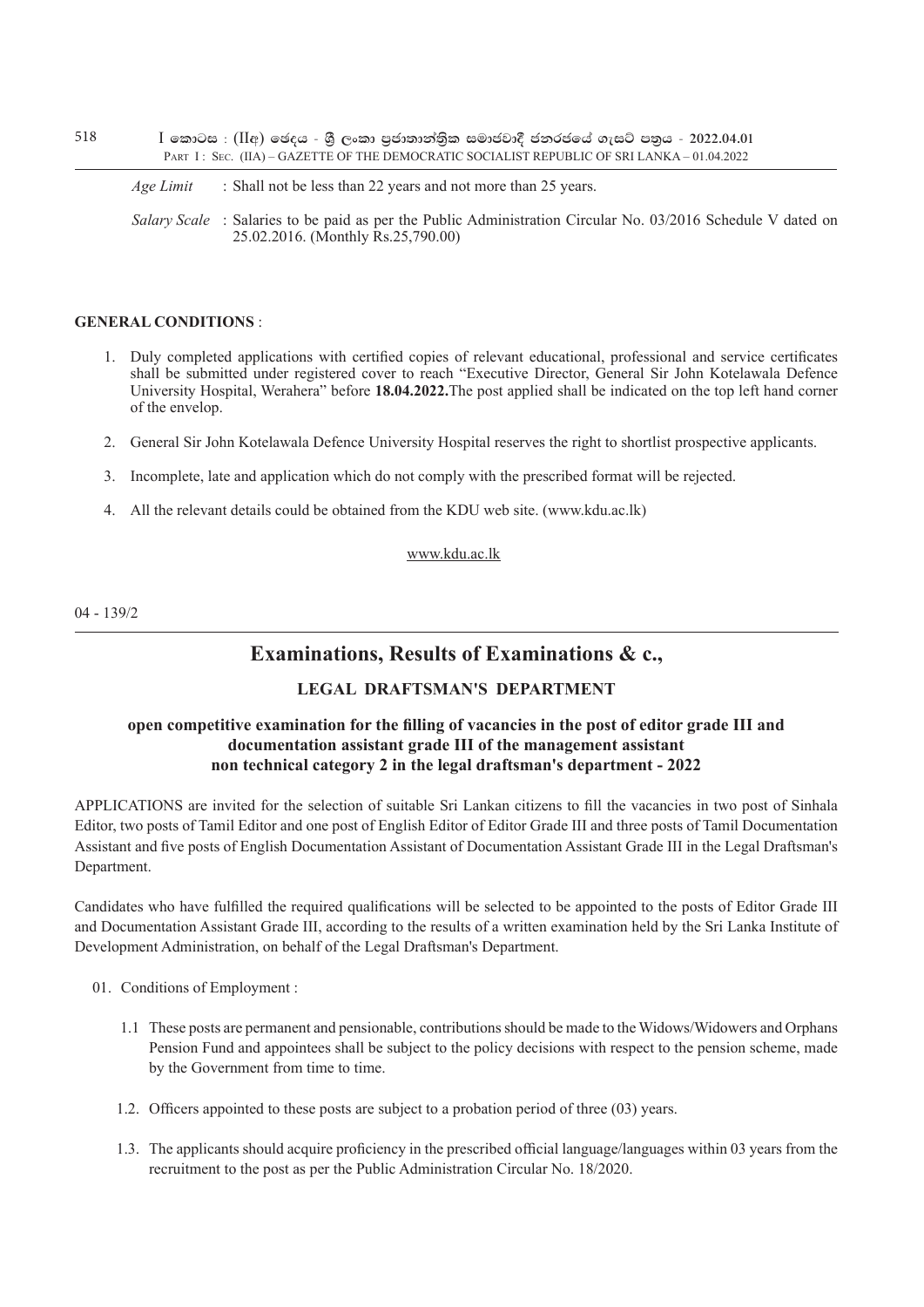$I$  කොටස : (IIඅ) ඡෙදය - ශී ලංකා පුජාතාන්තික සමාජවාදී ජනරජයේ ගැසට් පතුය - 2022.04.01 PART I : SEC. (IIA) – GAZETTE OF THE DEMOCRATIC SOCIALIST REPUBLIC OF SRI LANKA – 01.04.2022

- 1.4. This appointment is subject to the procedural rules of the Public Service Commission, Establishment Code of the Democratic Socialist Republic of Sri Lanka, Financial Regulations of the Government and other Departmental Regulations.
- 1.5. The appointment of applicants who fail and/or refuse or avoid to assume the duties of the post on the relevant date may be cancelled.
- 02. Salary Scale :

This post carries a (monthly) salary scale of (MN 1 - 2016) Rs. 29,140 - 10x300 - 11x350 - 10x495 - 10x660 - Rs. 45,540/- in terms of the Public Adminstration Circular No. 03/2016.

03. Qualifications/Experience :

Every applicant should have fulfilled all the qualifications pertaining to the relevant post on or before the closing date of applications.

- 3.1. Educational qualifications :
	- (a) Should have passed the G.C.E. (O/L) Examination in six subjects with credits in at least four (04) subjects including Mathematics and Sinhala/Tamil/English language at one sitting ;

#### and

(b) Should have obtained at least a credit pass in Sinhala language or Tamil language or English language at the G.C.E. (Advanced Level) Examination.

#### NOTE :

- (i) The applicant should have completed the qualifications for the language subjects relevant to the medium applied, at the G.C.E. (O/L) and G.C.E. (A/L).
- (ii) In the absence of a sufficient number of applicants who have obtained a credit pass in English language at the G.C.E. (A/L) examination, having obtained a credit pass in Sinhala/ Tamil language at the G.C.E. (A/L) examination and a pass in English or a credit pass in General English at the G.C.E. (A/L) will be considered as a qualification.
	- 3.2. Experience :

Only the applicant for the Post of Documentation Assistant should have at least one year experience in a Government recognized establishment in computer related work (*eg*. Open Office Microsoft-Word-Excel *etc*.)

3.3. Physical Qualifications :

Every applicant should possess sufficient physical and mental suitability to serve in any part of Sri Lanka and to perform the duties of the post (selected applicants will be subject to a medical investigation).

- 3.4. Other Qualifications :
	- (i) Applicants should be citizens of Sri Lanka.
	- (ii) Applicants should be of unblemished character.
- 3.5. Age Limit :

Should be not less than 18 years and not more than 30 years of age as at the closing date of applications.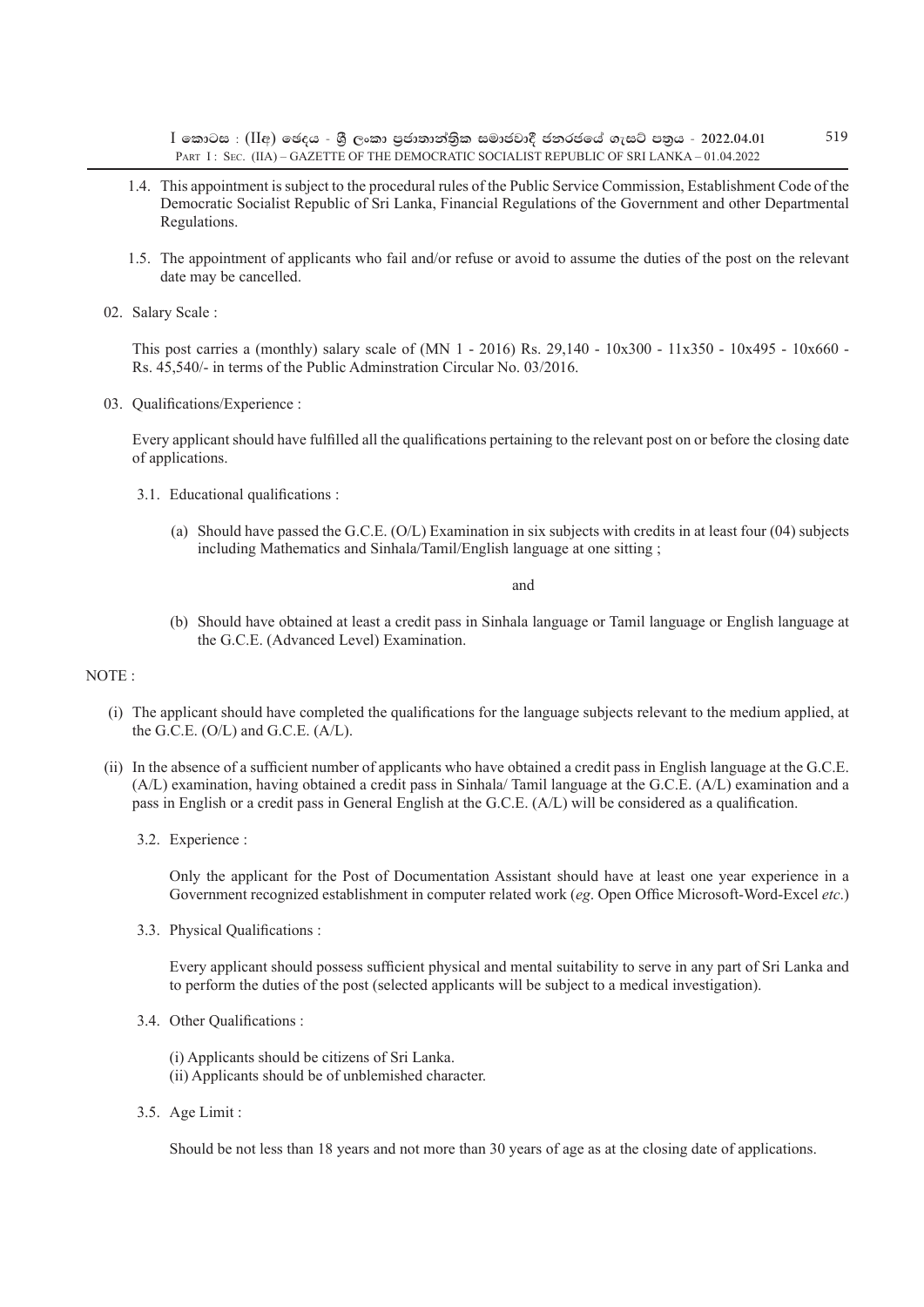## $I$  කොටස : (IIඅ) ඡෙදය - ශුී ලංකා පුජාතාන්තිුක සමාජවාදී ජනරජයේ ගැසට් පතුය - 2022.04.01 PART I : SEC. (IIA) – GAZETTE OF THE DEMOCRATIC SOCIALIST REPUBLIC OF SRI LANKA – 01.04.2022

### 04. Written examination :

## 4.1. Written examination : Editor

| <b>Ouestion Paper</b>                                                               | Time | Total marks | Pass mark |
|-------------------------------------------------------------------------------------|------|-------------|-----------|
| Test the knowledge on Sinhala/Tamil/English languages and   1 1/2 hours<br>spelling |      | 100         | 40%       |

## 4.1.1 Syllabus :

| Name of the question paper                                             | Svllabus                                                                                                                                                                                                                                                                                                       |
|------------------------------------------------------------------------|----------------------------------------------------------------------------------------------------------------------------------------------------------------------------------------------------------------------------------------------------------------------------------------------------------------|
| Test the knowledge on Sinhala/Tamil/<br>English languages and spelling | A paper consisting of three questions with two parts<br>to evaluate the proof reading skills, specially the<br>proof reading skills relating to the publications of this<br>department and a question to test the correct Sinhala/<br>Tamil spelling.<br>NOTE: Marks will be deducted for eligible handwriting |
|                                                                        | and spelling mistakes.                                                                                                                                                                                                                                                                                         |

## 4.2. Written examination : Documentation Assistant

| <i><u>Ouestion paper</u></i> | Time     | Total marks | Pass mark |
|------------------------------|----------|-------------|-----------|
| Intelligence Test            | one hour | 100         | 40        |
| Language proficiency         | one hour | 100         | 40        |

## 4.2.1 Syllabus

| Name of the question paper | Syllabus                                                                                                                                                              |
|----------------------------|-----------------------------------------------------------------------------------------------------------------------------------------------------------------------|
| Intelligence Test          | A question paper to test the general intelligence, logical skill,<br>expression of ideas, statistical skill and comprehension skill.                                  |
| Language proficiency       | a question paper to test the spelling, grammar, expression<br>of precise and clear ideas, knowledge of expressions of the<br>language, summarizing and essay writing. |

## 4.3. Method of recruitment :

Applicants who have obtained the highest marks (equal to the number of vacancies) from the applicants who have obtained marks more than 40% for each of the above papers will be interviewed by a panel of interviewers appointed by the Legal Draftsman in order to test the qualifications mentioned in the notification and the physical suitability of the applicants. Marks wil not be given for the interview.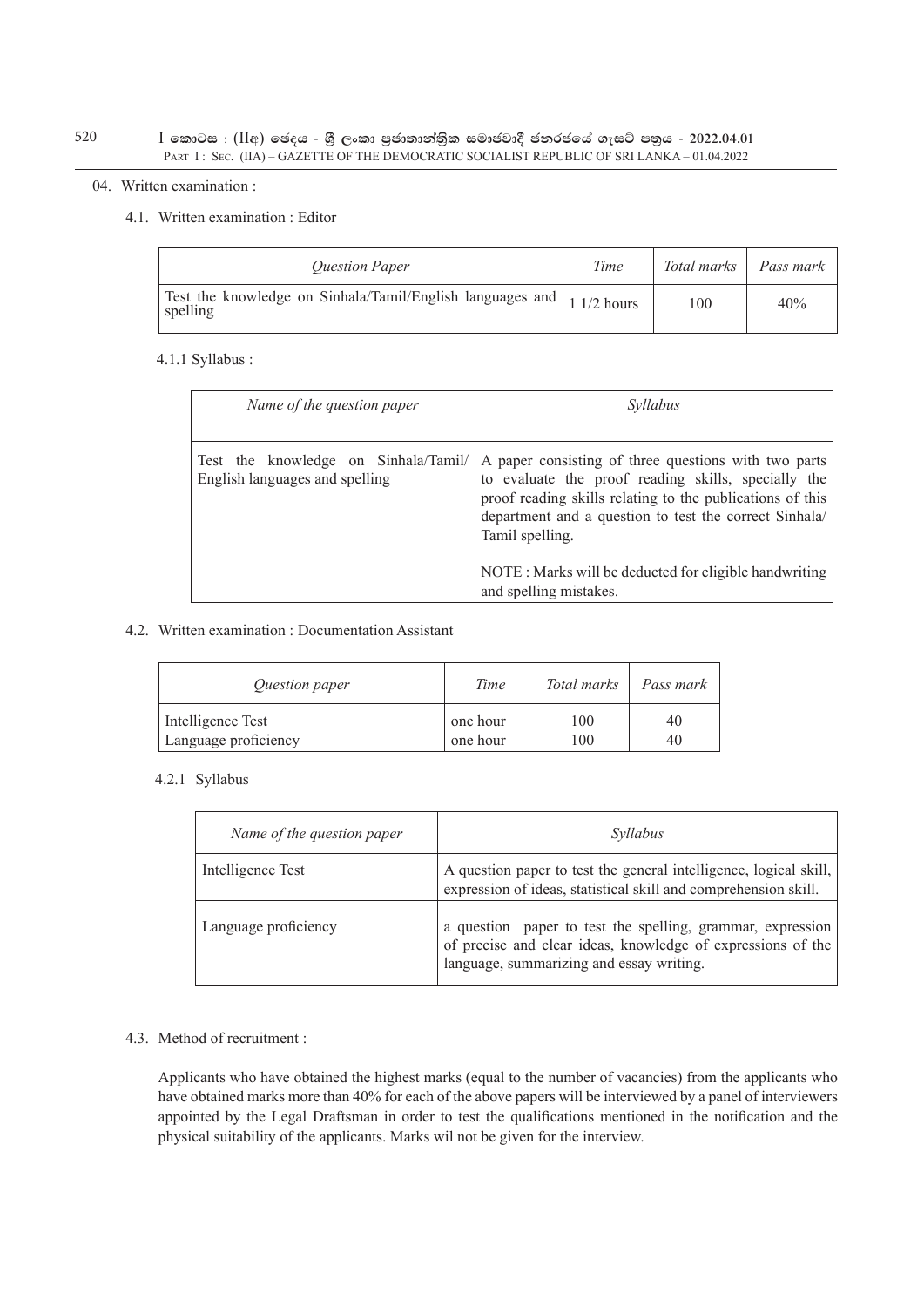## 05. Conditions for the examination :

- 5.1 An applicant applying for both posts shall submit separate applications.
- 5.2 The examination will be conducted in Sinhala, Tamil and English media. An applicant will not be permitted to change the medium mentioned in his application later.
- 5.3 Furnishing false information :

If it is disclosed that an applicant does not possess the required qualifications, his/her application may be cancelled at any time before the examination or in the course of the examination or after the examination. If it is disclosed that an applicant has furnished false facts knowing that it is false or that he/she has wilfully hidden any material fact, he/she may be dismissed from government service.

5.4 The examination fee is Rs. 1000.

The applicants shall pay a non-refundable examination fee of Rs. 1000 at any branch of Bank of Ceylon to the credit of Current Account No. 7041488 maintained at the "Hulftsdorp Branch of Bank of Ceylon", in favour of "Legal Draftsman" and shall have the receipt thereof properly affixed at the relevant place in the application, Retaining a photocopy thereof will be of use. The name of the applicant and his/her National Identity Card number must be entered in the cash deposit form.

- 5.5 This examination will be held in Colombo on June. The date of the examination will be notified later.
- 5.6 The applicant shall provide the relevant information in his/her own handwriting. Any loss incurred as a result of failure to duly fill the applications shall be borne by the applicants. Retaining a photocopy of the application will be use and the applicant shall check whether the application that is filled is consistent with that set out in the notice of examination. If not, the application will be rejected without any notice.
- *Note*: (Applicants are required to have their specimen signature attested by a principal/retired principal of a government school, Grama Niladhari of the relevant Division, Justice of the Peace, Commissioner for Oaths, Attorney-at-law, Notary Public, Commissioned Officer of the Armed Forces or a Permanent staff grade officer in the Government or Local Government Service receiving an annual salary of Rs. 240,360 *or* more, Chief Incumbent of a Buddhist temple or a member of the clergy of a respectable standing in charge of any other religious institution.)

No applicant will be allowed to enter the examination hall without the admission card. Only an attested admission card must be produced to the supervisor of the examination at the commencement of the relevant examination. The issue of an admission card to an applicant shall not be regarded as an acceptance of the fact that he/she has fulfilled the eligibility to sit the examination.

5.7 The application should be prepared in a 24cm x 29 cm A4 sheet using both sides, in accordance with the specimen application form herein. The application should be prepared with :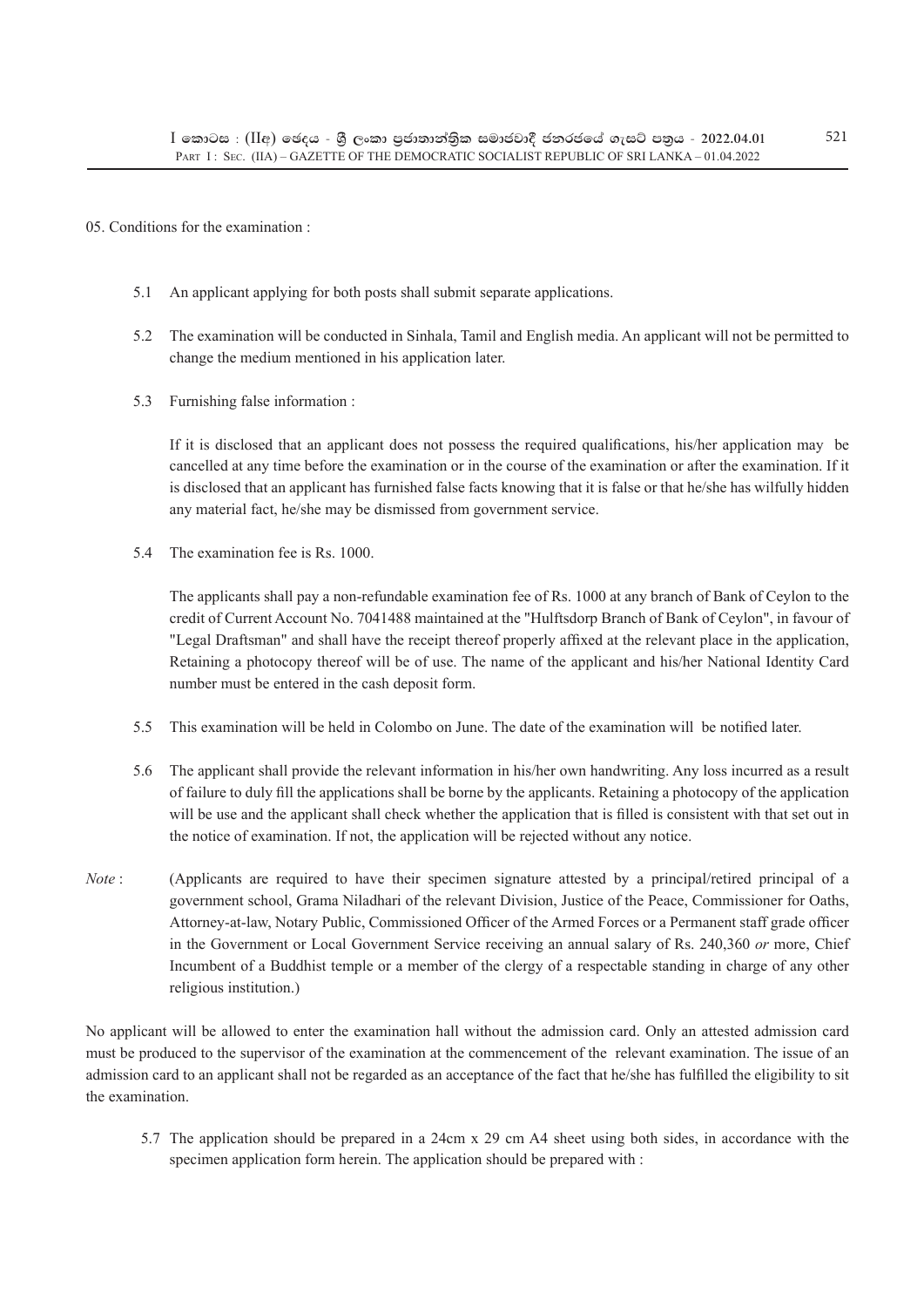- (*a*) captions 1 to 7 in the first page ;
- (*b*) captions 8 to 13 in the second page ; and
- (*c*) captions 14 to 15 in the third page.
- 5.8 The Director General of Sri Lanka Institute of Development Administration will issue admission cards to applicants falling within the required age limit as stated in the notice, who have paid the relevant examination fee on or before the closing date and have submitted duly filled applications along with the relevant receipt. The receipt of applications will not be acknowledged. Upon the issue of admission cards, you will be notified to that effect by sending an SMS to the mobile number given by you in the application. Inquiries regarding issues pertaining to admission cards can be made by calling on 011-5980225 of the examination branch of the Sri Lanka Institute of Development Administration. It will be useful to keep the copy of the application, the copy of the receipt of the payment of the examination fee and also the registration receipt received.
- 5.9 The Legal Draftsman shall have the power to postpone or to cancel the examination.
- 5.10 The applicants are subject to the rules stipulated by the Director General of the Sri Lanka Institute of Development Administration regarding the holding of the examination. If such rules are violated, he/she will have to be subjected to any punishment imposed by the Director General of the Sri Lanka Institute of development Administration.
- 5.11 The words "Open Competitive Examination for the filling of vacancies in the post of Editor Grade III and Documentation Assistant Grade III in the Legal Draftsman's Department - 2022" should be indicated on the top left hand corner of the envelope.

## 5.12 **Identity of the applicant :**

Every applicant shall prove his identity at the examination hall to the satisfaction of the Supervisor of the Examination hall. For such purpose only one of the following documents will be accepted.

- (*a*) The National Identity Card issued by the Department for the Registration of Persons;
- (*b*) A valid passport;
- (*c*) A valid driving licence.

## *5.13 Note :*

- (*a*) No document or copy thereof should be annexed to the application.
- (*b*) Applications of applicants who fail to submit the originals of the relevant documents when requested will not be taken into consideration.
- 6. Duly filled applications must be sent by registered post to reach "Legal Draftsman, Legal Draftsman's Department, No.80, Adhikarana Mawatha, Colombo 12" **on or before 30th April 2022**.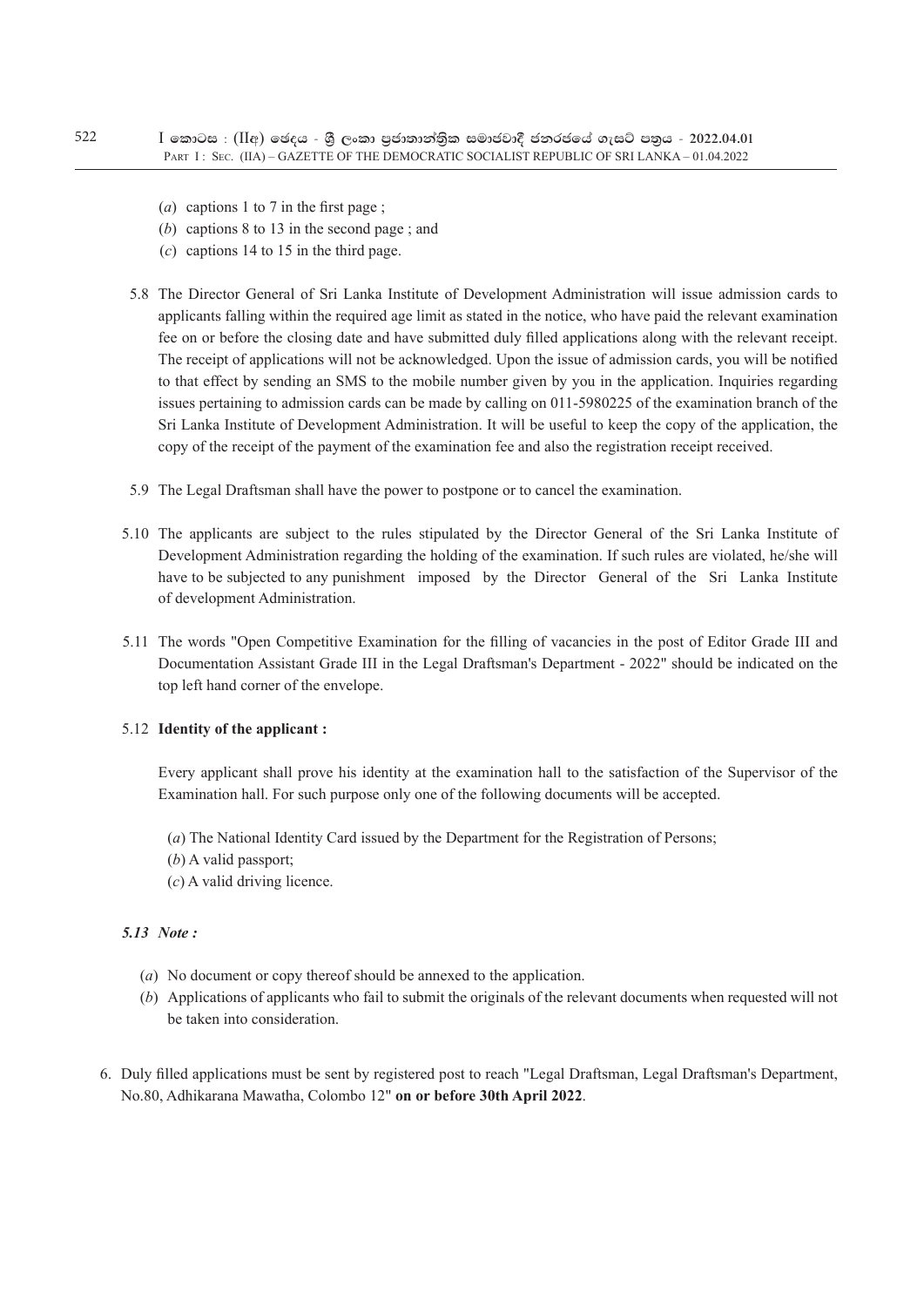$I$  කොටස : (IIඅ) ඡෙදය - ශී ලංකා පුජාතාන්තික සමාජවාදී ජනරජයේ ගැසට් පතුය - 2022.04.01 PART I : SEC. (IIA) – GAZETTE OF THE DEMOCRATIC SOCIALIST REPUBLIC OF SRI LANKA – 01.04.2022

7. Release of results :

Upon receiving the examination result sheet from the Sri Lanka Institute of Development Administration, the Legal Draftsman will release the relevant results to every applicant by post.

- 8. The number of persons appointed and the date on which the appointment comes into effect will be determined by the Legal Draftsman. The final decision with respect to filling, not filling or partly filling the vacancies shall be vested with the Legal Draftsman.
- 9. In the event of any inconsistency or discrepancy among the Sinhala, Tamil and English texts of this *Gazette Notification*, the Sinhala text shall prevail.
- 10. Decision regarding any matter not stated in this notification will be made by the Legal Draftsman.

Dilrukshi Samaraweera, Legal Draftsman,

Legal Draftsman's Department, No.80, Adhikarana Mawatha, Colombo 12.

#### **Specimen Application**

## OPEN COMPETITIVE EXAMINATION FOR THE FILLING OF VACANCIES IN THE POSTS OF EDITOR GRADE III AND DOCUMENTATION ASSISTANT GRADE III OF THE MANAGEMENT ASSISTANT NON TECHNICAL CATEGORY 2 IN THE LEGAL DRAFTSMAN'S DEPARTMENT-2022

(In applications filled in either Sinhala or Tamil languages, the name of the examination appearing in the heading of the specimen application must also be included in English language, in addition to Sinhala or Tamil respectively.)

0l. The post applied :

Sinhala Editor - l Tamil Editor - 2 English Editor - 3 Tamil Documentation Assistant - 4 English Documentation Assistant - 5 (Write the relevant number in the box)

2. The language medium in which the applicant intends to sit the examination:

| Sinhala-1 | Tamil-2                                | English-3 |
|-----------|----------------------------------------|-----------|
|           | (Write the relevant number in the box) |           |

- 3. Last name with the initials at the end:
	- I. In English capital letters: ........................................................................................................................................... (*eg.* GUNAWARDHANA, M.G.B.S.K.)
- II. ln Sinhala/ Tamil: .....................................................................................................
- 4. Names denoted by initials : I. ln English capital letters: ..........................................................................................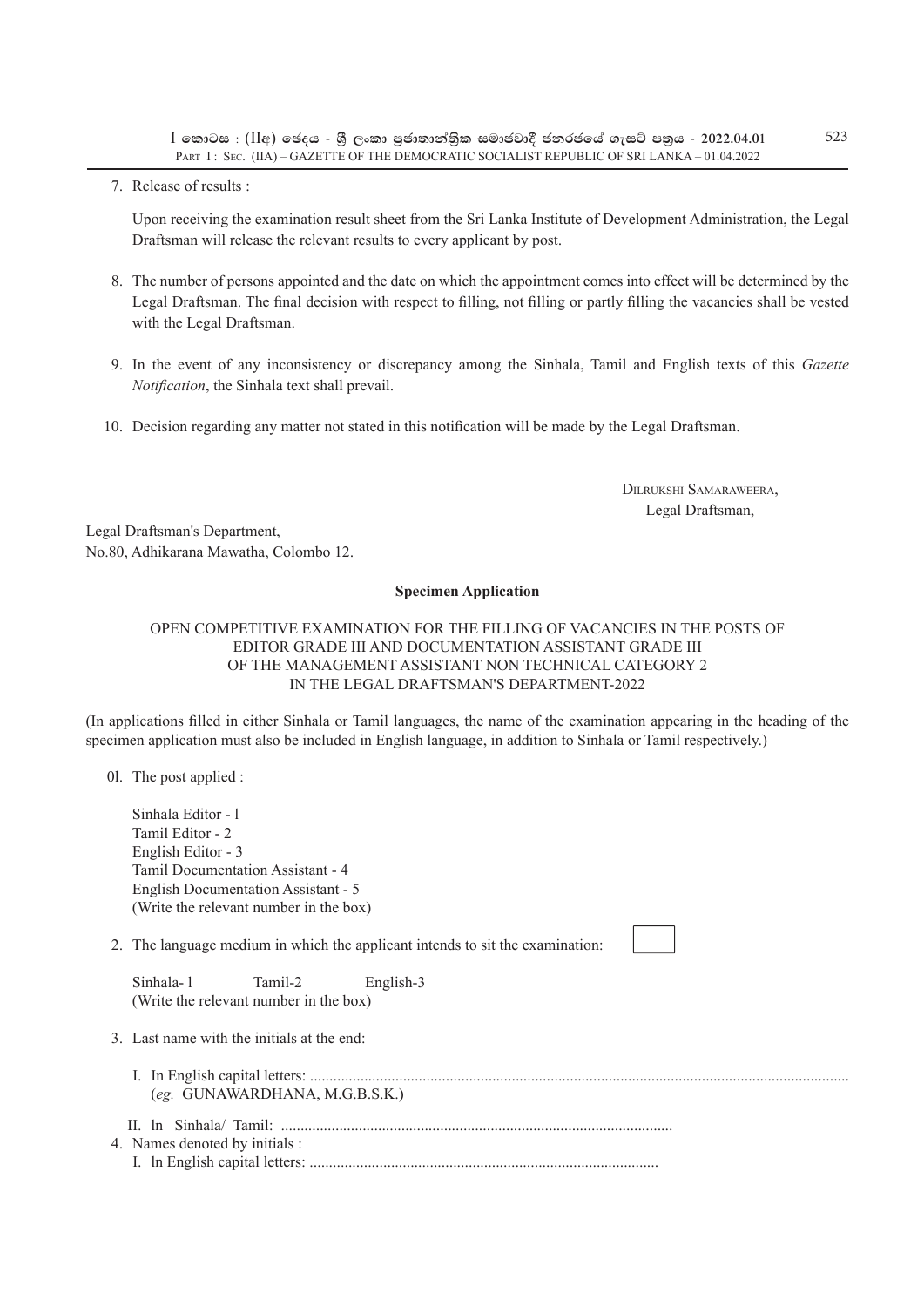| 5. Permanent Address:                                              |           |                                                       |       |  |
|--------------------------------------------------------------------|-----------|-------------------------------------------------------|-------|--|
|                                                                    |           |                                                       |       |  |
| 07. Gender:<br>Male: $0$<br>(Write the relevant number in the box) | Female: 1 |                                                       |       |  |
|                                                                    |           |                                                       |       |  |
| 09. National Identity Card No:                                     |           |                                                       |       |  |
| 10. Are you a citizen of Sri Lanka?                                |           |                                                       |       |  |
| $Yes - 1$<br>(Write the relevant number in the box)                | $No -2$   |                                                       |       |  |
| 11. Date of Birth:                                                 |           |                                                       | Days: |  |
|                                                                    |           | 12. Age as at 30th April 2022 : Years:  Months: Days: |       |  |
| 13. Educational Qualifications:                                    |           |                                                       |       |  |
| I. G.C.E. $(O/L)$                                                  |           |                                                       |       |  |
| $(i)$ year:<br>(ii) Index Number:                                  |           |                                                       |       |  |
| Subject                                                            | Grade     | Subject                                               | Grade |  |
|                                                                    |           | 6.                                                    |       |  |
| 1.                                                                 |           |                                                       |       |  |
| 2.                                                                 |           | 7.                                                    |       |  |
| 3.                                                                 |           | 8.                                                    |       |  |
| 4.<br>5.                                                           |           | 9.<br>10.                                             |       |  |

| Subject | Grade | Subject  | Grade |
|---------|-------|----------|-------|
|         |       | <u>.</u> |       |
| ∼.      |       | 4.       |       |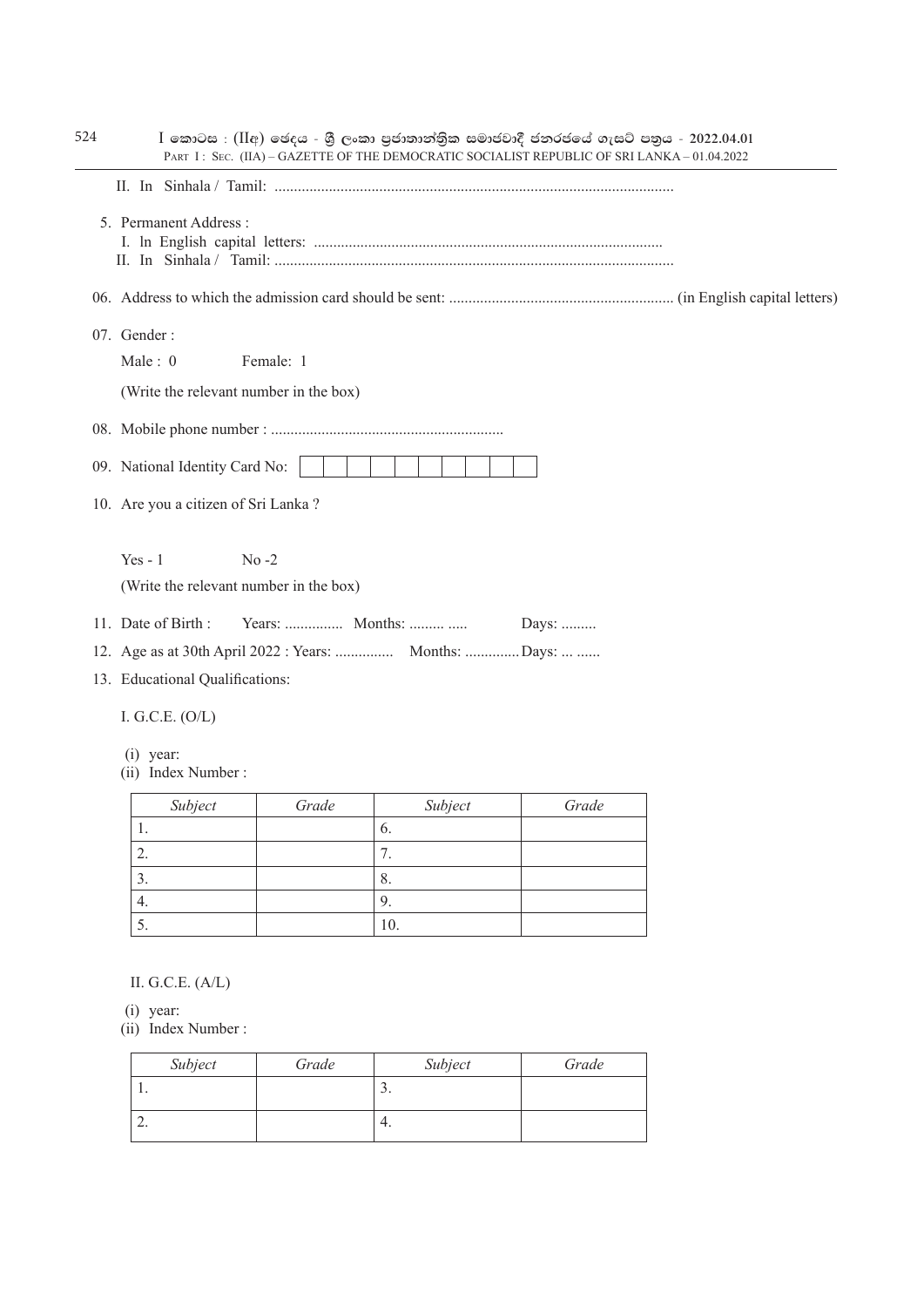| 525<br>$I$ කොටස : $(II$ අ) ඡෙදය - ශුී ලංකා පුජාතාන්තිුක සමාජවාදී ජනරජයේ ගැසට් පතුය - 2022.04.01<br>PART I: SEC. (IIA) - GAZETTE OF THE DEMOCRATIC SOCIALIST REPUBLIC OF SRI LANKA - 01.04.2022                                                                                                                                                                                                                     |
|--------------------------------------------------------------------------------------------------------------------------------------------------------------------------------------------------------------------------------------------------------------------------------------------------------------------------------------------------------------------------------------------------------------------|
|                                                                                                                                                                                                                                                                                                                                                                                                                    |
| 14. I. Have you ever been found guilty of an offence by a court of law?                                                                                                                                                                                                                                                                                                                                            |
| N <sub>0</sub><br>Yes                                                                                                                                                                                                                                                                                                                                                                                              |
|                                                                                                                                                                                                                                                                                                                                                                                                                    |
|                                                                                                                                                                                                                                                                                                                                                                                                                    |
| Firmly paste the receipt here                                                                                                                                                                                                                                                                                                                                                                                      |
| 15. Applicant's Declaration:                                                                                                                                                                                                                                                                                                                                                                                       |
| (a) I do hereby solemnly declare/ affirm that the foregoing particulars are true and correct to the best of my knowledge<br>and belief. Furthermore, I declare that I am bound by the rules stipulated by the Director General of Sri Lanka<br>Institute of Development Administration regarding the holding of the examination and that I have affixed the<br>receipt of the payment of the examination fee here. |
| (b) I am aware that I am liable to be found ineligible where it is proved being appointed, that this declaration made<br>by me is false or incorrect or to-be dismissed from service without any compensation, subject to the relevant<br>procedure, where it is proved after being appointed that this declaration made by me is false or incorrect.                                                              |
| Signature of the applicant.                                                                                                                                                                                                                                                                                                                                                                                        |
|                                                                                                                                                                                                                                                                                                                                                                                                                    |
| 16. Attestation of the applicant's signature :                                                                                                                                                                                                                                                                                                                                                                     |
| personally known to me, that he/ she placed his/her signature before me on date of,  2022, and that the required<br>examination fee has been paid and the receipt thereof has been affixed.                                                                                                                                                                                                                        |
| 17. Attestation of the Head of the Department:                                                                                                                                                                                                                                                                                                                                                                     |
| I do hereby certify that I have examined the aforesaid particulars furnished by the applicant, that they are correct and<br>that his/ her performance, attendance and conduct are satisfactory. If the applicant is selected for this post, he /she<br>may be released from service/ may not be released from service.                                                                                             |
|                                                                                                                                                                                                                                                                                                                                                                                                                    |

Signature of the Head of the Department.

Designation : ................................................................................................. Date: ..................................................................

(Affix the official seal)

04 - 39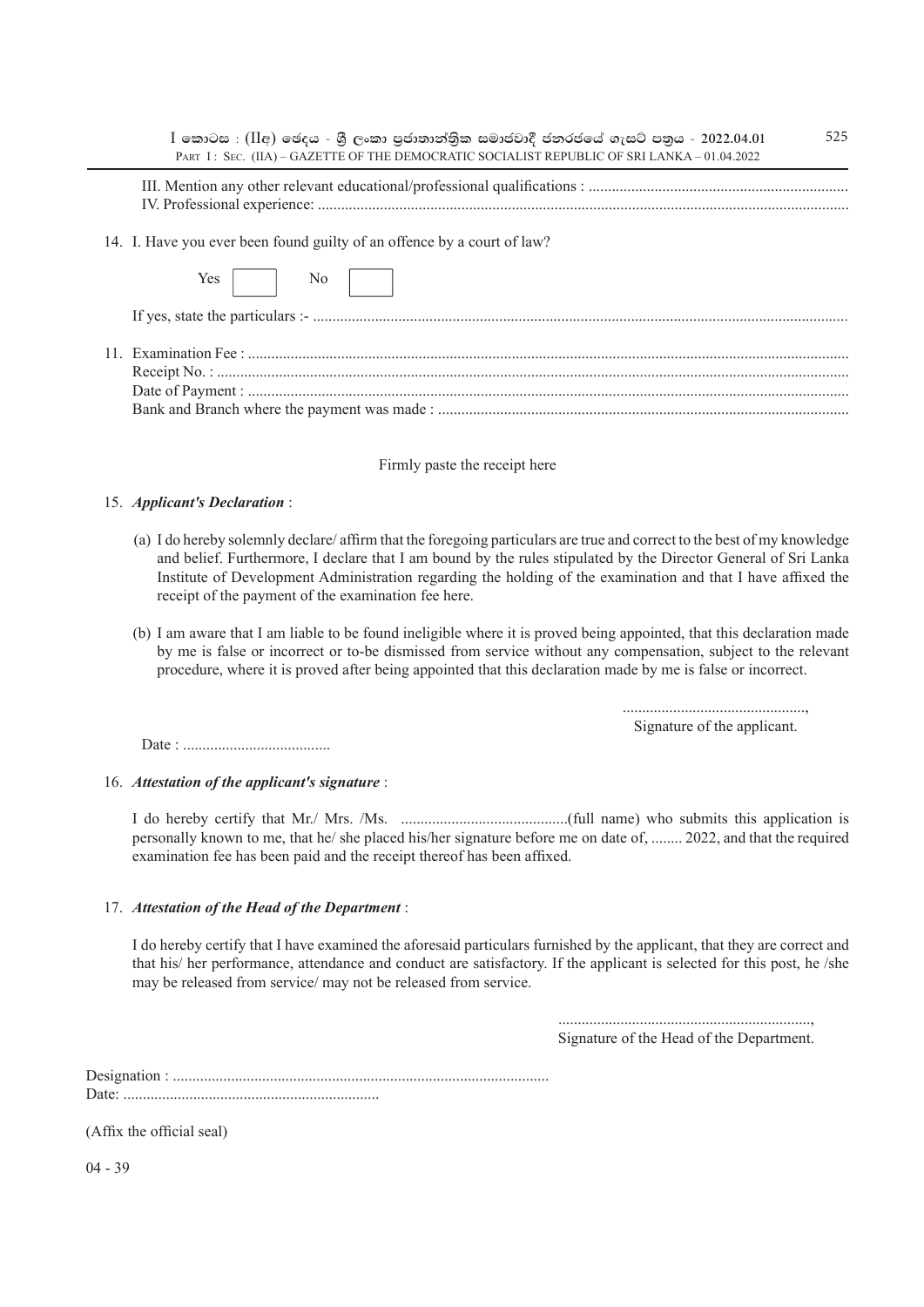$I$  කොටස : (IIඅ) ඡෙදය - ශී ලංකා පුජාතාන්තික සමාජවාදී ජනරජයේ ගැසට් පතුය - 2022.04.01 PART I: SEC. (IIA) – GAZETTE OF THE DEMOCRATIC SOCIALIST REPUBLIC OF SRI LANKA – 01.04.2022

#### **NEW SCALES OF CHARGES FOR NOTICES AND ADVERTISEMENTS IN THE "GAZETTE OF THE DEMOCRATIC SOCIALIST REPUBLIC OF SRI LANKA" EFFECTIVE AS FROM JANUARY 01st, 2013**

#### **All the Gazettes could be downloaded from the www.documents.gov.lk**

**(***Issued every Friday***)**

- 1. All Notices and Advertisements are published at the risk of the Advertisers.
- 2. All Notices and Advertisements by Private Advertisers may be handed in or sent directly by post together with full payments to **the Government Printer, Department of Government Printing, Colombo 8.**
- 3. The office hours are from 8.30 a.m. to 4.15 p.m.
- 4. Cash transactions will be from 9.00 a.m. to 3.00 p.m.
- 5. **All Notices and Advertisements must be pre-paid**. Notices and Advertisements sent directly by post should be accompanied by Money order, Postal Order or Cheque made payable to the Government Printer. Postage stamps will not be accepted in payment of Advertisements. Post Office - Borella will be the paying office for Money Orders.
- 6. To avoid errors and delay "copy" should be **on one side of the paper only and typewritten.**
- 7. **All signatures should be repeated in block letters below the written signature.**
- 8. Notices re-change of name from Non-Government Servants and Trade Advertisements are not accepted for publication.
- 9. Advertisements purporting to be issued under Orders of Courts will not be inserted unless signed or attested by a Proctor of the Supreme Court.
- 10. **The authorised scale of charges for Notices and Advertisements is as follows from January 01st, 2013 :-**

| Rs.                                       |          |           |           | cts.   |  |
|-------------------------------------------|----------|-----------|-----------|--------|--|
| One inch or less                          | $\cdots$ | $\cdots$  | $\cdots$  | 137    |  |
| Every addition inch or fraction thereof   | $\cdots$ | $\cdots$  | $\cdots$  | 137    |  |
| One column or 1/2 page of <i>Gazette</i>  | $\cdots$ | $\ddotsc$ | $\cdots$  | l.300- |  |
| Two columns or one page of <i>Gazette</i> | $\cdots$ | $\cdots$  | $\ddotsc$ | 2.600  |  |
|                                           |          |           |           |        |  |

#### *(All fractions of an inch will be charged for at the full inch rate.)*

- 11. The "**Gazette of the Democratic Socialist Republic of Sri Lanka**" is published every Friday. Day of publication is subject to alteration in any week where Public Holidays intervene.
- 12. All Notices and Advertisements should reach the **Government Printer, Department of Government Printing, Colombo 8**, as shown in schedule of Separate Notice published at the end of each part of the *Gazette* of the first week of every month.
- 13. All communications regarding non-receipt, change of address and of the *Gazette* of the Democratic Socialist Republic of Sri Lanka should be addressed to the Government Printer, Department of Government Printing, Colombo 08.
- 14. **Revised subscription rates effective from JANUARY 1st 2013 :**

#### **\*Annual Subscription Rates and Postage**

|                                                                        |          | Price        | Postage     |  |
|------------------------------------------------------------------------|----------|--------------|-------------|--|
|                                                                        |          | Rs. cts.     | Rs.<br>cts. |  |
| Part $I$ :                                                             |          |              |             |  |
| Section I<br>.<br>.                                                    | $\cdots$ | 4.160 0      | 9,340 0     |  |
| Section II (Advertising, Vacancies, Tenders, Examinations, etc.) 580 0 |          | 9500         |             |  |
| Section III (Patent & Trade Mark Notices etc.)                         |          | 405 0        | 7500        |  |
| Part I (Whole of 3 Sections together)<br><br>$\ddotsc$                 |          | 8900         | 2,500 0     |  |
| Part II (Judicial)<br>$\cdots$<br>$\ddotsc$<br>$\cdots$<br>            |          | 8600         | 450 0       |  |
| Part III (Lands)<br>$\cdots$<br>$\cdots$<br><br>                       |          | <b>260 0</b> | 2750        |  |
| Part IV (Notices of Provincial Councils and Local Government)          |          | 2.080 0      | 4,360 0     |  |
| Part V (Stage carriage permits and Book List)<br>$\cdots$              |          | 1,300 0      | 3.640 0     |  |
| Part VI (List of Jurors and Assessors)<br>$\cdot \cdot$<br>$\cdots$    |          | 7800         | 1,250 0     |  |
| <b>Extraordinary Gazette</b><br>.<br>                                  | .        | 5,145 0      | 5,520 0     |  |
|                                                                        |          |              |             |  |

**Subscription to the "Gazette of the Democratic Socialist Republic of Sri Lanka" are booked per periods of not less than 12 months so as to terminate at the end of a calendar year only.**

|  |  |  |  | * Rates for Single Copies (if available in stock) |
|--|--|--|--|---------------------------------------------------|
|--|--|--|--|---------------------------------------------------|

|             |                                                               |          |          |          | Price    | Postage  |
|-------------|---------------------------------------------------------------|----------|----------|----------|----------|----------|
|             |                                                               |          |          |          | Rs. cts. | Rs. cts. |
| Part I:     |                                                               |          |          |          |          |          |
| Section I   |                                                               | $\cdots$ | $\cdots$ | $\cdots$ | 40 0     | 60 0     |
| Section II  | $\cdots$                                                      | $\cdots$ | $\cdots$ | $\cdots$ | 250      | 60 0     |
| Section III | $\cdots$                                                      | $\cdots$ | $\cdots$ | $\cdots$ | 150      | 60 0     |
|             | Part I(Whole of 3 Sections together)                          |          | $\cdots$ | $\cdots$ | 800      | 1200     |
| Part II     | $\ddotsc$                                                     |          | $\cdots$ | $\cdots$ | 120      | 60 0     |
| Part III    | $\cdot \cdot$                                                 | $\cdots$ |          | $\cdots$ | 12 0     | 60 0     |
|             | Part IV (Notices of Provincial Councils and Local Government) |          |          |          | 230      | 60 0     |
| Part V      | .                                                             |          |          | $\cdots$ | 1230     | 60 0     |
| Part VI     | $\cdots$                                                      | $\cdots$ | $\cdots$ | $\cdots$ | 870      | 60 0     |